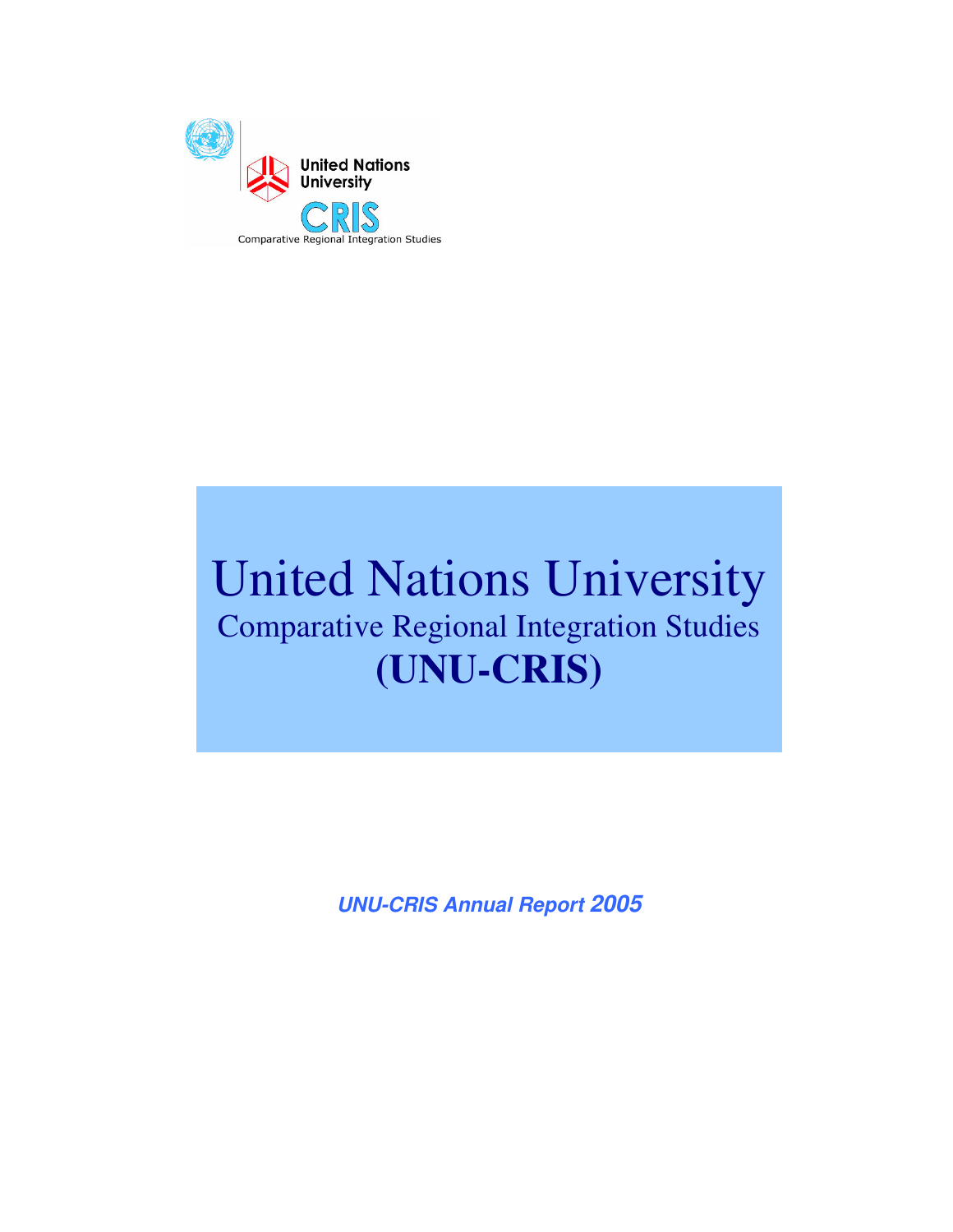#### Preface

#### Part One: Report on the Academic activities

1. Status of the Implementation of the UNU-CRIS Academic Projects

Theme 1: Monitoring and Assessing Regional Integration Worldwide

- Theme 2: Regional Integration as a Political Project
- Theme 3: Regional Integration and Peace and Security Issues
- Theme 4: Interlinkages between Regional Integration and Economic Development
- Theme 5: Socio-Cultural Aspects of Regional Integration
- 2. Training and Capacity Building Activities
- 3. Publications and Dissemination Section
- 4. List of academic meetings and events organised by UNU-CRIS

#### Part Two: Financial Overview

1. Income Expenditure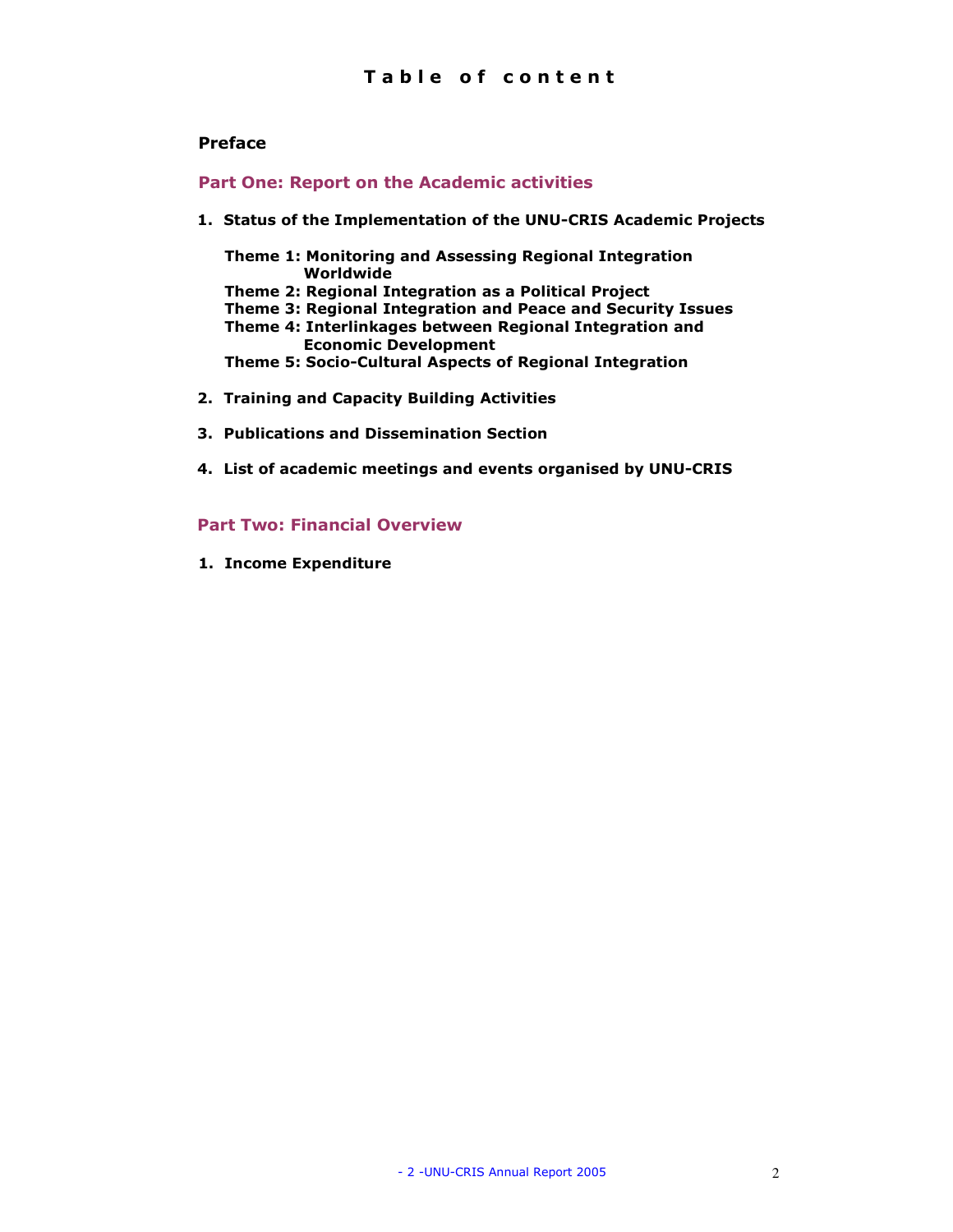## **PREFACE**

In 2005 UNU-CRIS made substantial progress in becoming a sound and sustainable actor in the field of regional integration studies. It has been able to step up the involvement in research networks and the collaboration with colleagues from academia and policy making. Next to the collaboration with the College of Europe, UNU-CRIS has joint projects with different universities in the Flanders and the link with Padrigu (Goteborg) is also stronger.

UNU-CRIS has been one of the initiators of a network of excellence on "Global governance, Regionalisation and regulations: the role of the EU" (GARNET) between 44 leading European research centers. The proposal was positively evaluated by the European Commission and started in fall 2005. UNU-CRIS has also been one of the initiators of the European Union-Latin America Relations Observatory (OBREAL) funded by DG-Relex.

UNU-CRIS has, in the first years of its existence, developed two poles of expertise, one dealing with research and creating a data base of indicators on regional integration and the other focusing on the relations between regional organisations and the UN system in the field of peace and security.

In 2005, UNU-CRIS has developed a series of activities under the project "Regional Security and Global Governance: A study of Interaction between Regional Organisations and the UN Security Council". UNU-CRIS has committed itself to assisting in enhancing the capacity of the UN Secretary-General to co-operate with regional organisations and to contribute, through the focal point, to the creation of an operational partnership between the UN and regional organisations in international peace and security. The UNU-CRIS arm of that focal point will serve, in a full-time capacity, both the UN and regional organisations through responding to their need for informationknowledge management on all aspects of 'human security' that can inform their joint policy-making. To that end it will undertake applied research, and also training.

UNU-CRIS' stronger links with the United Nations are shown by the collaboration with UN-DPD for the preparation of the high Level meeting in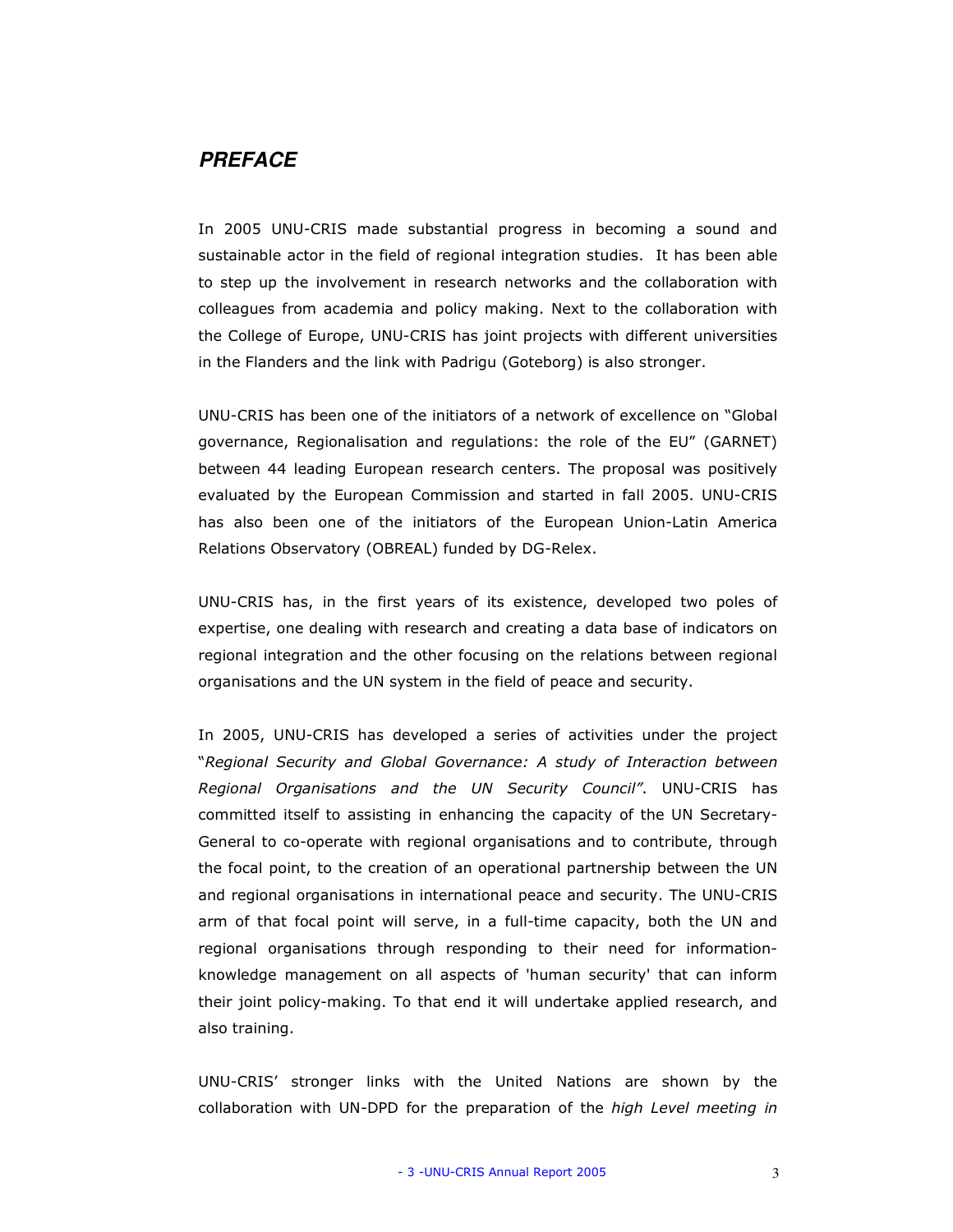Sixth High-Level Meeting between the UN and Regional and other Intergovernmental Organisations (25-26 July 2005, UNHQ, New York). Answering the concerns and need of rationalising the global regional security partnership, the study was and is very positively welcome by different categories of stakeholders involved: UN, regional organisations, and national foreign policy-makers.

Moreover, in 2005 CRIS started the project "Flemish position towards the Benelux, in the context of the renewal of the Benelux Treaty". The aim of this project is to evaluate the present and future role of the Benelux in today's complex multi-level governance context, given the fact that the treaty expires in 2010. The Benelux Economic Union between Belgium, The Netherlands and Luxemburg is one of the oldest regional integration schemes in Europe. In its fifty years of existence, the governance context of the Benelux has changed significantly: on the one hand the three countries became heavily involved in larger integration and cooperation schemes such as the European Union and the Council of Europe, on the other hand Belgium became a federal state. A foresight exercise will be undertaken, involving stakeholders and experts from the three countries.

Additionally, on the request of the ACP group, UNU-CRIS has also provided a background paper on the "Role of regional integration in the promotion of peace and security" for the political affairs committee for the ACP-EU joint Parliamentary assembly (JPA). This paper was presented to the joint political affairs committee in Edinburgh in September 2005, where the committee decided that it should become a resolution. UNU-CRIS provided its expertise to the co-rapporteurs in the drafting of a resolution and explanatory statement on the topic. The resolution will be put up for adoption by the entire ACP-EU joint Parliamentary Assembly in Vienna, in June 2006.

UNU-CRIS has brought in the course of the year 2005 academic together in the occasion of the Ph.D. school held in December within the framework of GARNET and through the participation in the organisation of in 4 main conferences:

1) 788<sup>th</sup> Wilton Park Conference The UN's Relationship with Regional Organisations in Crisis Management and Peacekeeping: How Should it be Developed to Mutual Advantage? with support from the Foreign and Commonwealth Office, (21-23 April, London).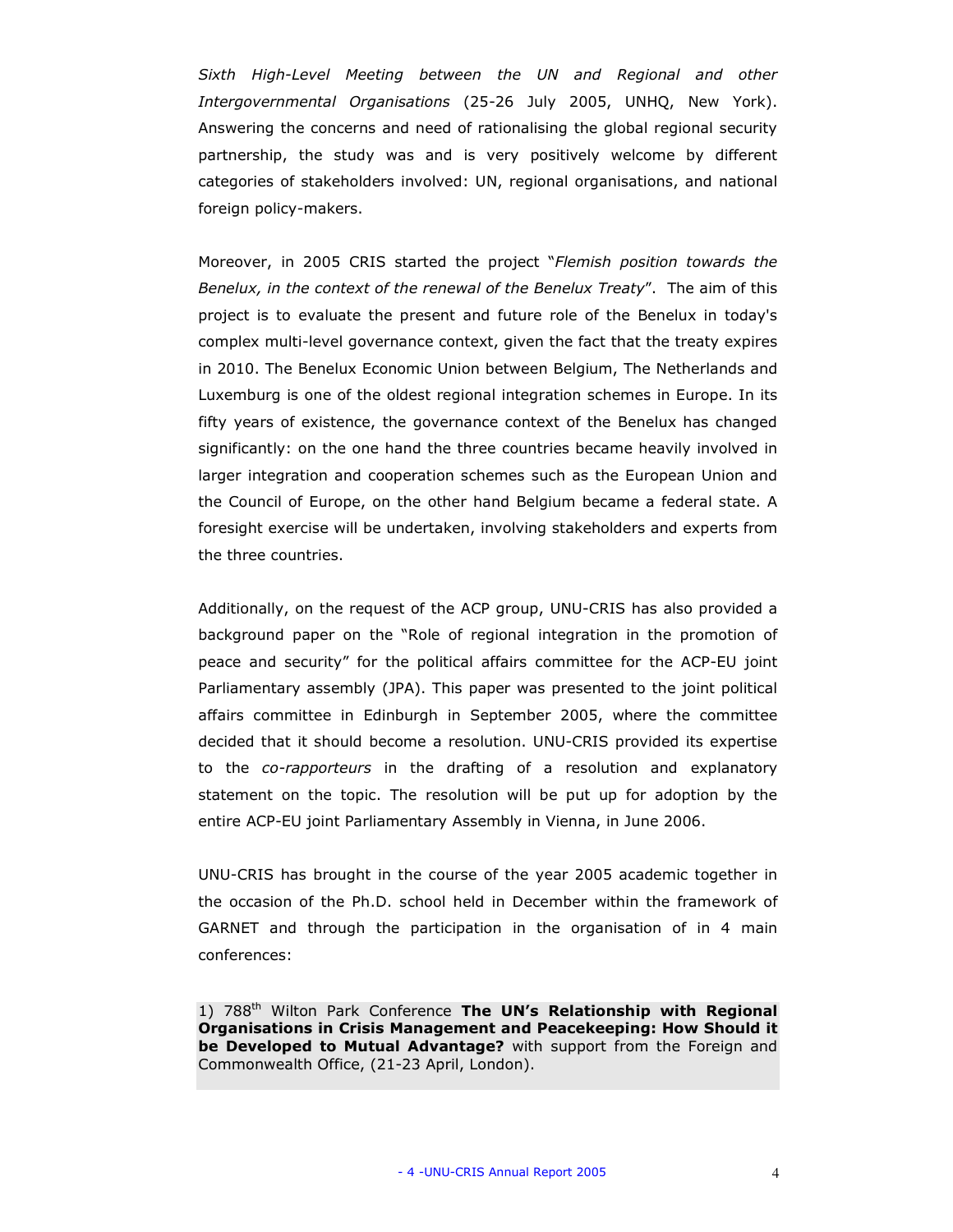2) Conference on The Future of EU-Andean Community Relations in collaboration with the Royal Institute for International Relations, OBREAL/EULARO, the Inter-American Development Bank – European Commission (DG Relex) – GRIAL Université Catholique de Louvain – Andean Diplomatic Delegations in Brussels and Colombian Embassy in The Hague (13 May, Brussels).

3) Conference on Regionalisation and the Taming of Globalisation? Economic, Political, Security, Social and Governance Issues (26-28 October, Warwick) in collaboration with the Centre for the Study of Globalisation and Regionalisation (CSGR) and the Centre for International Governance Innovation (CIGI, Canada).

4) Conference on New Partnership for Africa's Development (NEPAD): On the Right Track for Africa's Development? (30 November 2005, Brussels) with Prof. Mukavele, Chief Executive of NEPAD Secretariat as key note speaker.

The Societal relevance of UNU-CRIS is visible at different levels and in various gremia:

In Bruges, UNU-CRIS tries to become a knowledge-centre that has links with the local community. The Director has responded positively to the request from different local associations to give talks and since 2005, UNU-CRIS also takes administrative trainees from different "hogescholen" in Bruges. Moreover, UNU-CRIS has initiated a platform of dialogue between different Bruges based knowledge and educational centers. This local platform includes, next to UNU-CRIS, the College of Europe, two "hogescholen", GOM, WES, Kenniscentrum Horeca enToerisme, Westtoer and RESOC.

In Flanders, UNU-CRIS has been working on developing its collaboration with all Flemish universities. Next to topical collaborations and the Ph.D. programme this had led to a joint application to the Fonds Voor Wetenschappelijk Onderzoek Vlaanderen by UNU-CRIS, KUL, UG, UA, Maastricht University and the Université de Lille to start a "scientific community" on the topic of "Globalisation, Regionalisation and Social and Economic Inequalities". This network will be active from 2006 onwards. Until now, UNU-CRIS has been performing 3 research projects (awarded on a competition basis) for the "Administratie Buitenlands Beleid".

At the level of **Belgium**, collaborations with the ULB and UCL have to be mentioned as well as the participation of UNU-CRIS in organising the Federalism conference organised by the Belgian Prime Minister. Also, UNU-CRIS has performed a project for the Belgian Foreign Affairs Ministry (FOD).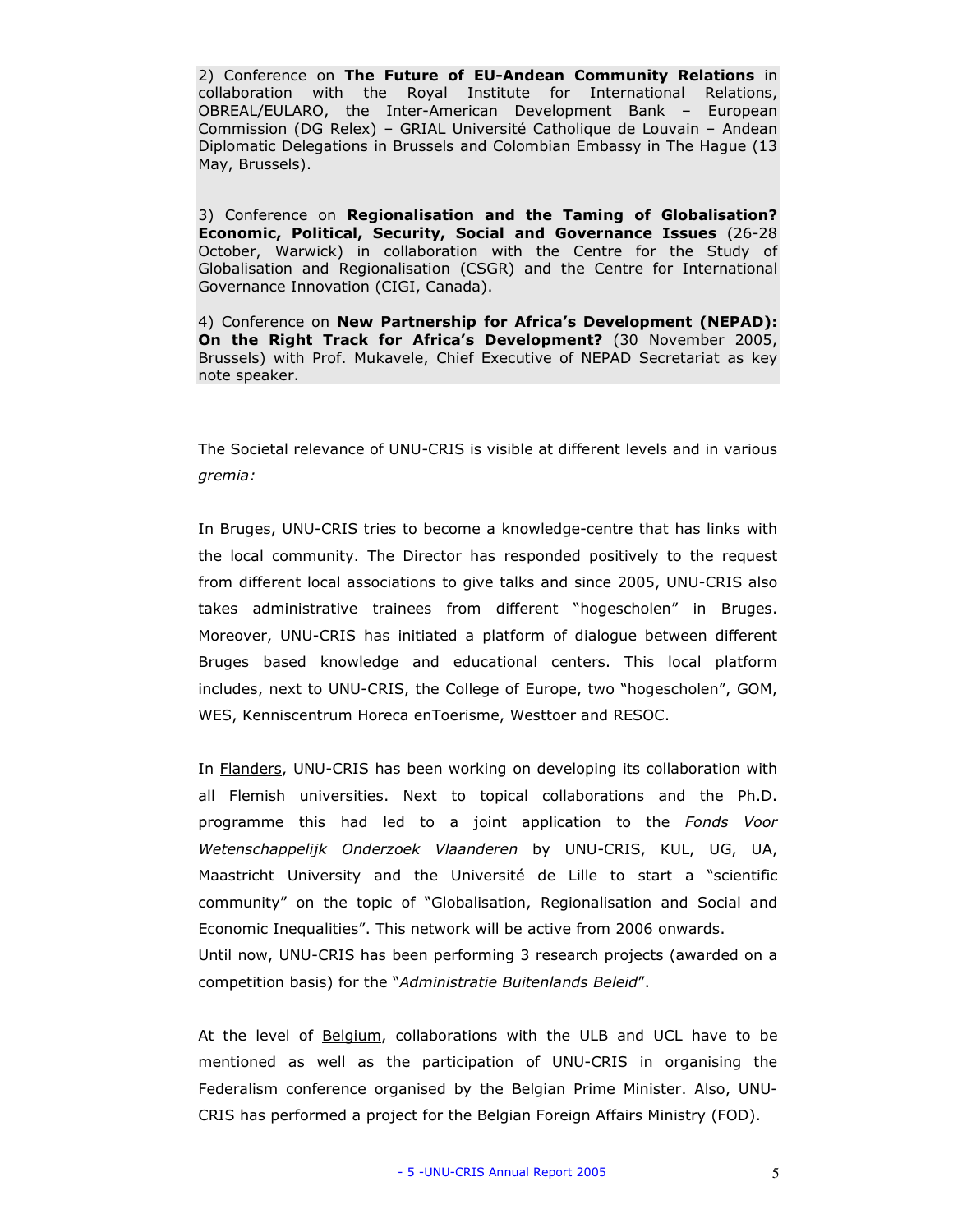Within **Europe**, the leading role of UNU-CRIS in drafting the successful GARNET proposal (GFP Network of Excellence) has given it a wide recognition with its European partners. Also outside academia UNU-CRIS tries to raise its profile. One example: at the 2005 meeting of UNICE, about 1.500 European top managers gathered at the European Parliament and were exposed to a video with interviews of 4 UNU-CRIS staff members on globalisation…

At a global level, the work with the UN has to be mentioned. Thanks to UNU-CRIS input the high-level meetings between the UN Security- General and the heads of regional organisations have gained new momentum. At the 6° High-Level Meeting between the UN and Regional Organisations, participants agreed to strengthen both the secretariat in DPA " and its research partner UNU-CRIS in order to provide continues assistance for the new standing committee and the working groups. " (Report of the Chairman, UN SG Kofi Annan; A/60/341, S/2005/567- 8 September 2005).

In conclusion, UNU-CRIS has developed a strong link with partners in Europe and with the UN system and it's becoming a key reference for issues-related to regional integration. As a matter of fact, CRIS was in 2005 the first reference in GOOGLE as far as regional integration is concerned and the last newsletter of the "Institute for the Integration of Latin America and the Caribbean" (INTAL) was entirely devoted to bibliographical references from UNU-CRIS.

Luk Van Langenhove **Director**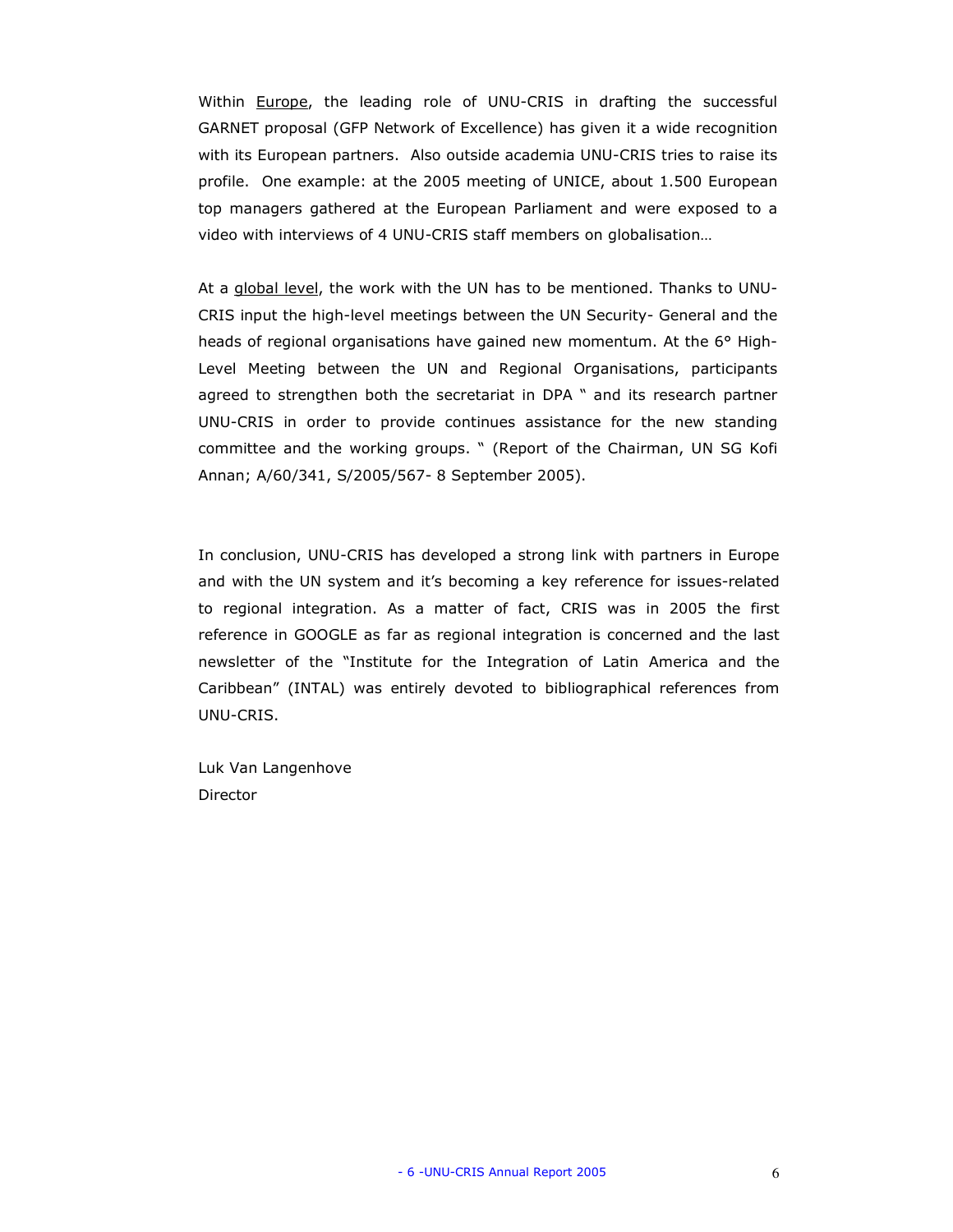# PART ONE

# Report on the Academic Activities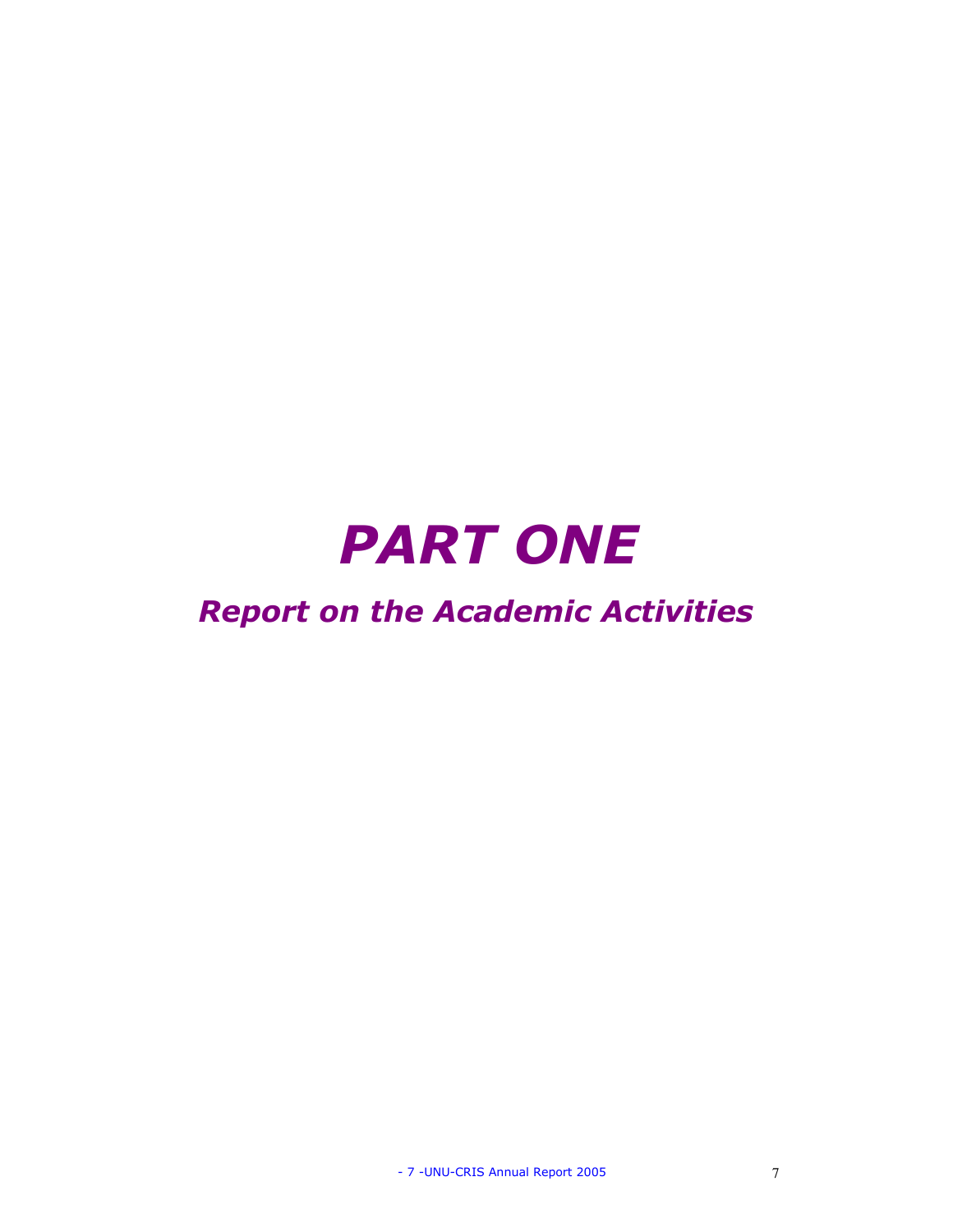# **1. Status of Implementation of the UNU-CRIS academic projects**

In 2005, following the Scientific Advisory Board recommendation, the portfolio of UNU-CRIS activities and projects has been streamlined into five priority themes:

- Theme 1: Monitoring and Assessing Regional Integration Worldwide
- Theme 2: Regional Integration as a Political Project
- Theme 3: Regional Integration and Peace and Security Issues
- Theme 4: Interlinkages between Regional Integration and Economic Development
- Theme 5: Socio-Cultural Aspects of Regional Integration

**UNU-CRIS Theme 1: Monitoring and Assessing Regional Integration Worldwide** 

#### Aims and purposes:

The world has witnessed a proliferation of regional co-operation agreements among sovereign states in both advanced and developing countries over the recent past. This coincides with a growing consciousness that regional cooperation and integration can deliver value added in a wide range of policy areas. Moreover, these agreements have continued to emerge and to co-exist alongside the processes of globalisation, producing a twin-track development that international institutions have come to recognise as producing its own particular synergies. While there is no clear agreement on whether regionalisation is in fact a step towards globalisation, it is clear that regional agreements have their own distinctive motivations and processes, varying from region to region. The objectives of this research theme are:

- To systematically identify and describe the variety and evolution of regional integration agreements that currently exist across the globe, applying different time horizons.
- To provide the discussion on the role and importance of the (macro-) regional level in global governance with a stronger empirical base.
- To develop retrospective monitoring and measurement tools and prospective foresight and forecasting tools for regional integration processes.
- To develop methods to evaluate the provision of regional public goods.
- To apply the monitoring tools to specific regional integration processes in support of the activities of regional organisations and communities worldwide.
- To organise participatory foresight exercises to identify scenarios for regional integration processes and contribute to their sustainability by involving multiple stakeholders in visioning the future of their regions.

The information on the regional integration processes that is generated in the framework of this research theme will be made available in different formats and through different channels: (electronic) newsletters, public databases, reports, etc. This will be complemented with policy briefs and academic publications on methods and experiences.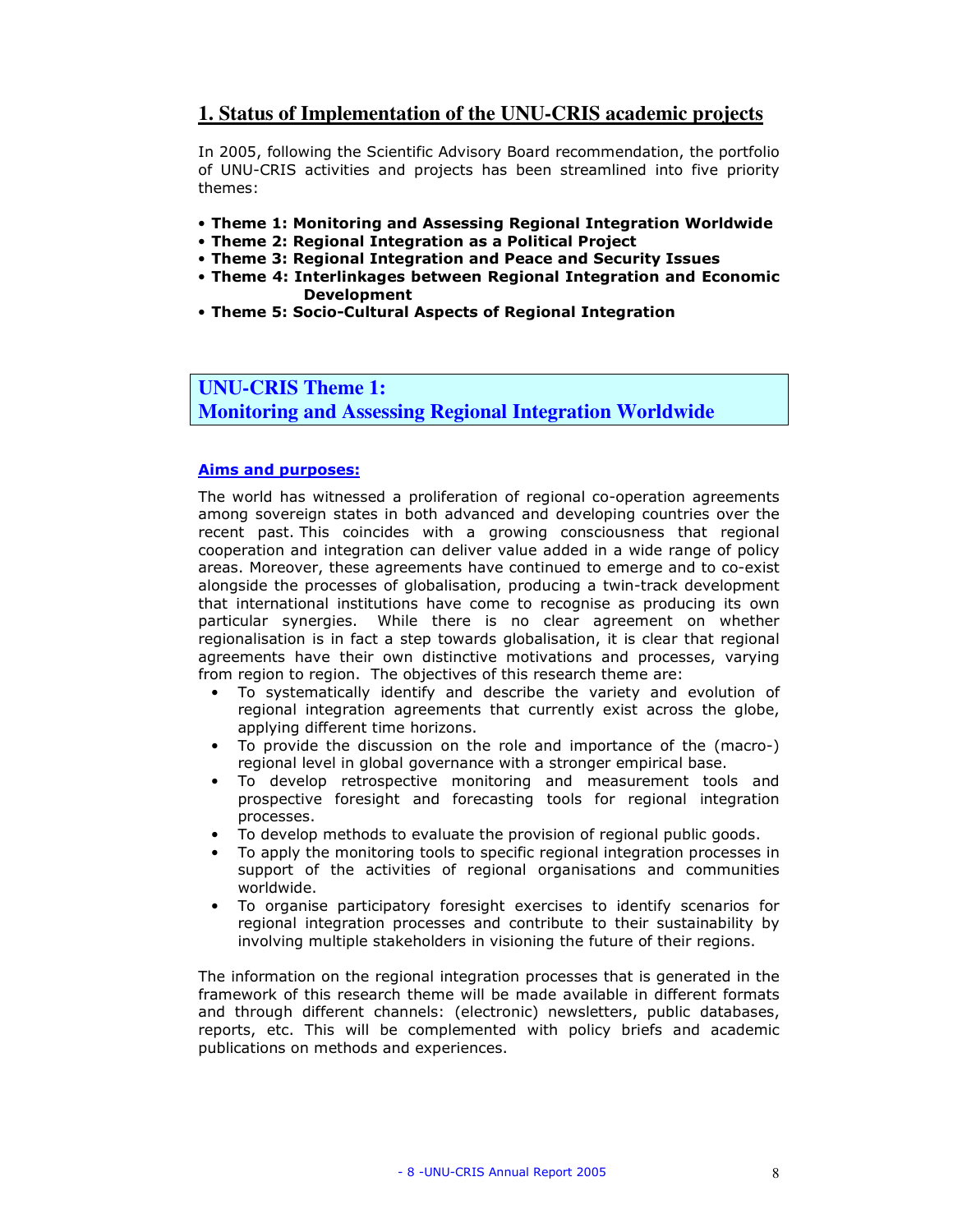#### Research questions:

- What are the methodological, technical and practical strengths and weaknesses of different monitoring instruments and techniques for regional integration? What is the comparative advantage of quantitative and qualitative instruments?
- How can monitoring contribute to transparency, effectiveness and sustainability of regional cooperation and integration processes?
- How can comparative research be used as a benchmarking tool?
- How can participatory foresight exercises in specific regions contribute to regional policy formation?
- What is the role of monitoring/evaluation in the management of regional organisations?
- What is the role of monitoring/evaluation in the framework of interregional cooperation and negotiations?

- The activities under this theme have in a first phase been focused upon building up the internal expertise and the expert network. This has led to the editing of a book on 'Assessment and Measurement of Regional Integration' (by Philippe De Lombaerde; Routledge, London).
- Book project on 'Monitoring Regional Integration in the South' (edited by Philippe De Lombaerde, Robert Devlin and Antoni Estevadeordal, UNU Press), in co-operation with the Inter-American Development Bank (forthcoming 2006). This book aims at bringing together experts from regional organisations, universities and independent think tanks in Latin America, the Caribbean, Africa, Asia, and the Pacific to exchange experiences, analytical insights and proposals for the future. It will provide policy makers and analysts with a toolbox with methods and examples of monitoring tools and their implementation.
- Paper presented by Aurora Mordonu on "Measuring Trade Diversion in the Advent of EU Enlargement - A Case Study to Russian Exports", at the Seminar 'The EU and Russia after the 2004 Enlargement: Lessons for Cooperation and Integration', University of Surrey, Guildford, 6 May.
- Publication by Philippe De Lombaerde: "Monitoring Regional Integration in the Caribbean and the Role of the EU". in: P. Isa-Contreras (ed.), Anuario de la Integración en el Gran Caribe, Buenos Aires-Caracas, CIECA-CIEI-CRIES, 2005, pp. 77-88.
- In the framework of the GARNET Network of Excellence, UNU-CRIS has been assigned the responsibility of a workpackage on 'Regional Integration Processes- Database and Indicators', together with PADRIGU (Göteborg University). Activities in this field have started in June 2005. On 3-4 of November 2005, UNU-CRIS has organised the "First Workshop of the GARNET Database Workpackage 3" in Bruges.
- The UN Economic Commissions have expressed an interest in working together with UNU-CRIS on monitoring regional integration worldwide. UN-ECLAC, UN-ESCWA, UN-ECA, UN-ECLAC, UN-ECE and UNCTAD have confirmed their willingness to cooperate on a UN Annual or Bi-Annual Report on Regional Integration, coordinated by UNU-CRIS. The first issue is scheduled to be launched in 2006.
- A foresight exercise on the BENELUX has started ( see Theme 2)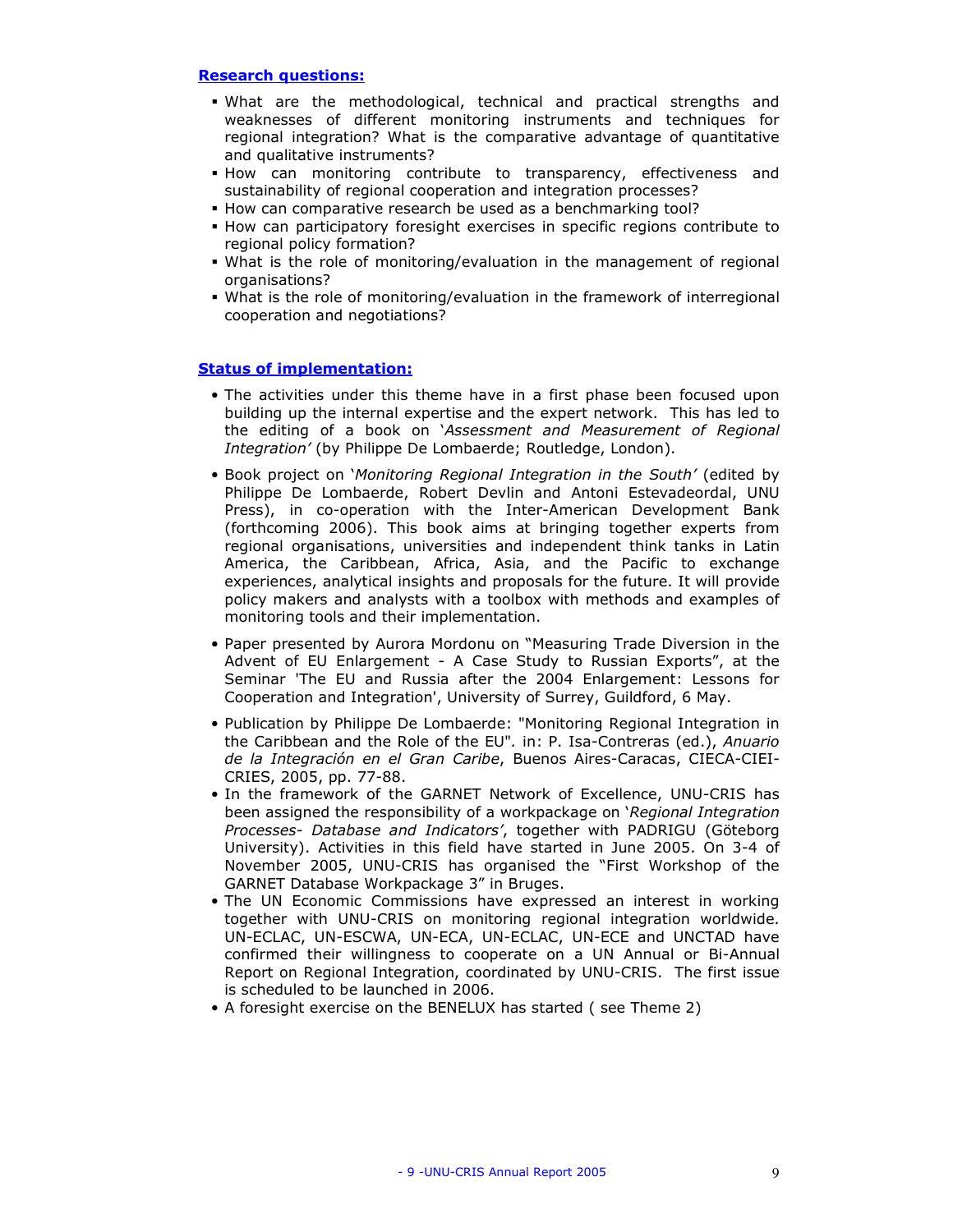# **UNU-CRIS Theme 2: Regional Integration as a Political Project**

#### Aims and purposes:

Regional cooperation and integration can be seen as evolving processes rather than uni-directional movements towards pre-determined outcomes. Through the various regional integration arrangements that operate across the globe, countries are seeking to find new cooperative solutions to existing problems, and to improve collective decision-making to resolve issues that cannot be dealt with by the respective national governments. Globalisation has obviously opened up a space between the national and global levels of decision-making and policy-formulation, within which states and non-state actors can develop the processes and institutions (both formal and informal) that guide and restrain the collective activities of groups. Governance is here understood as a multi-faceted process of regulation, based upon laws, principles and norms, institutions, policies, and voluntary codes of conduct – thereby including both 'hard' and 'soft' regulation. Nonetheless, the concept of governance extends beyond the action and authority of government to include actors such as private businesses, non-governmental organisations, civil society, international and regional organisations, and trans-national interest groups. Thus, regional governance can either support or challenge the sovereignty upon which national governments customarily base their authority. The objectives of this research theme include:

- To critically evaluate the modes of governance that are currently observable in the existing regional integration arrangements around the world, and to offer comparative analyses of these distinct governance models.
- To examine the driving forces and shaping factors that determine the regional governance arrangements, and to identify the new pressures that give rise to the emergence of multi-level systems of governance.
- To develop an inter-disciplinary conceptual understanding and explanation of regional governance models, in order to deepen an awareness and understanding of the political, economic, and social relations inherent in regional cooperation.
- To consider normative questions relating to governance, sovereignty, democratisation and policy making under the frameworks of regional integration.
- To derive policy-relevant output appropriate to the needs of different actors involved in regional integration process, and in direct response to specific requests from relevant client groups.
- To use the research output to support capacity-building activities among diverse actors involved with managing regional integration and cooperation.

#### Research questions:

- To what extent are regional integration arrangements shaped by the historical and structural dynamics of the region?
- What institutional arrangements offer a 'best fit' under regional integration? How do models such as federalism, supra-nationalism, intergovernmentalism and multi-level governance compare as effective forms of governance for regional communities?
- How can a regional integration system enhance the democratic representation of all the communities within the region, ensure the accountability of the decision-makers, and guarantee the cultural autonomy of all groups?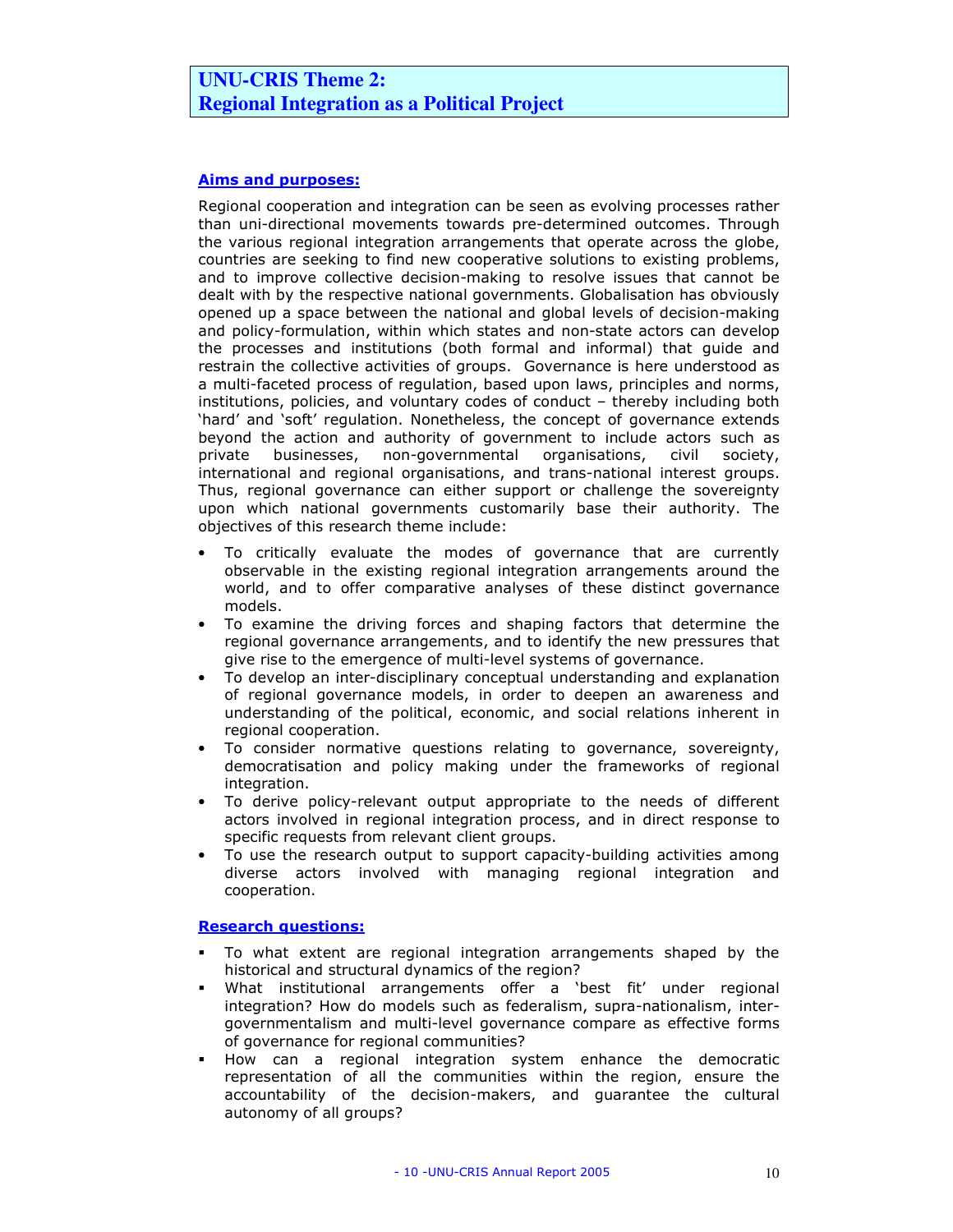- To what extent do regional integration arrangements manage the provision of public goods?
- Is there a role for international law and/or constitutional treaties in shaping a regional governance system?
- Is globalisation producing a convergence in regional integration models?
- How do globalisation and regionalism relate to each other? Does this relationship differ in different parts of the world?
- Can global and regional governance systems be complementary or competitive?
- To what extent can inter-regional cooperation bridge the global governance gap?

#### List of main ongoing projects and activities and status of implementation:

#### Project title: Inter-regionalism

In parallel with the evolution and growth of regional integration, a new phenomenon has gradually started to take shape - inter-regionalism - which signifies in the most general sense 'the condition or process whereby two regions interact as regions'. There are several examples of region-to-region relations between regional arrangements. However, inter-regionalism is beginning to have deeper ramifications for world order and it is a new level of interaction and a distinct phenomenon, which needs consideration in its own right. International relations are increasingly also a matter of region-to-region relations and UNU-CRIS tries to study different aspects of that process.

- In May 2005, UNU-CRIS has organised a conference on "The future of EU-Andean Community relations" where both researchers and high-level policy-makers from the two regions have taken the floor.
- UNU-CRIS organised in the framework of the International Conference on Federalism a panel on 'Federalism in International Relations'
- (Brussels, 3-5 March) gathering policy-makers and researchers from EU, MERCOSUR, and African Union. Brigid Gavin has presented in this framework a background paper on "Federalism and Global Governance".
- UNU-CRIS has joined the "EU-Latin American Relations Observatory", a network of Latin-America and Europe based research initiatives. OBREAL has started its activities following the official launch which took place on the 12<sup>th</sup> May in Brussels.
- A special issue of the Journal of European Integration on the topic of Interregionalism edited by Luk Van Langenhove, Fredrik Söderbaum and Patrick Stalgren has been published in September 2005. The special JEI issue brings together in a coherent analytical framework a series of case studies that deal with relationships between the EU and NAFTA, MERCOSUR, ASEAN and AU. Additionally to the specific case studies, the JEI special issue shows how performing research on inter-regionalism raises important questions regarding world order and global governance.
- In 2005, a book on 'The Global Politics of Regionalism', edited by Mary Farrell, Björn Hettne and Luk Van Langenhove has been published by Pluto Press. The major theoretical approaches to regional cooperation are reviewed and specific case studies are explored, including the Middle East, Africa, the Americas, China, Europe, Asia and the Pacific.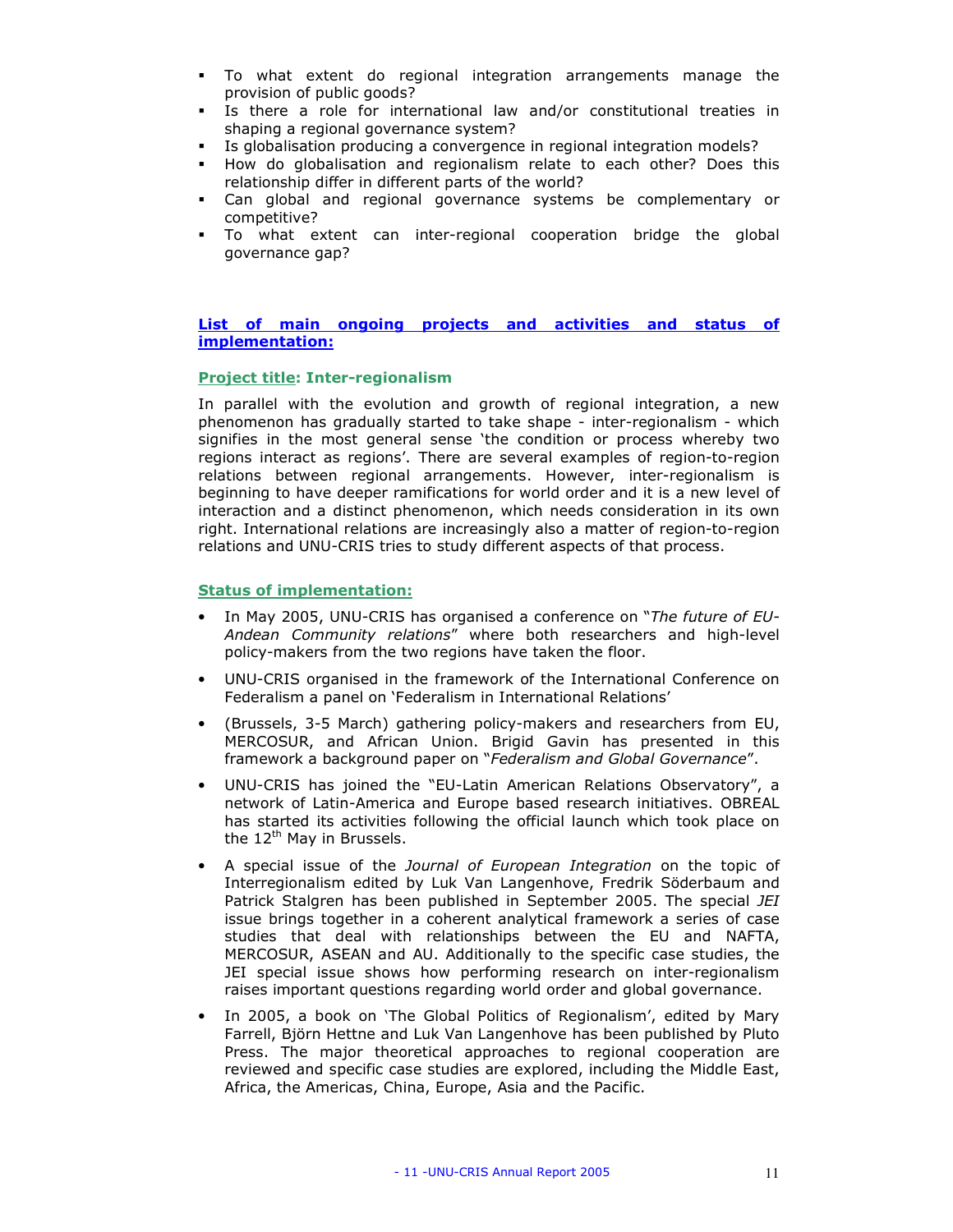#### Project title: Regional Public Goods

This project explores to what extent the regional provision of public goods complements the global provision and analyses what institutional frameworks and governance structures can best support the provision and management of regional public goods. After organising an international conference on "Regional Public Goods: the case for regional cooperation", UNU-CRIS is now working on a book project with UNDP on regional public goods. Next to the academic book, a policy brief is being produced on the place of regional public goods within the UN system. Also, the issue of how to monitor and evaluate the value-added provision of regional public goods is being studied.

#### Status of implementation:

- UNU-CRIS has organised a Panel on "Competition and Complementarity between Global and Regional Public Goods" at UN Headquarters (New York, 13 May).
- Background paper on "Regional Cooperation and the Provision of Regional and Global Public Goods" delivered by Fredrik Söderbaum to the Panel on "Competition and Complementarity between Global and Regional Public Goods" at UN Headquarters, New York, 13 May.
- Paper on "Regional Cooperation and the Provision of Regional and Global Public Goods", presented by Fredrik Söderbaum at the Experts Dialogue on Competition and Complementarity between Global and Regional Public Goods, Japan Permanent Mission to the UN (New York, 13 May).

#### Project Title: The Future of BENELUX

The aim of this project is double. On the hand, it looks back at 50 years of existence of one of the oldest regional integration schemes in modern history. The project evaluates the achievements and value added of BENELUX in the different policy areas covered by the treaty. On the other hand, the project looks into the future and assesses what the perceptions and expectations are of the different governmental and non-governmental stakeholders in Belgium, the Netherlands and Luxemburg, in the light of the renewal of the treaty in 2010. This foresight exercise should inform the negotiation process in the runup to the (possible) renewal of the treaty.

The project is financed by the Flemish Ministry (aBB).

- An initial phase of desk research has been finalised. The empirical phase of the project is running.
- First drafts of chapters are available.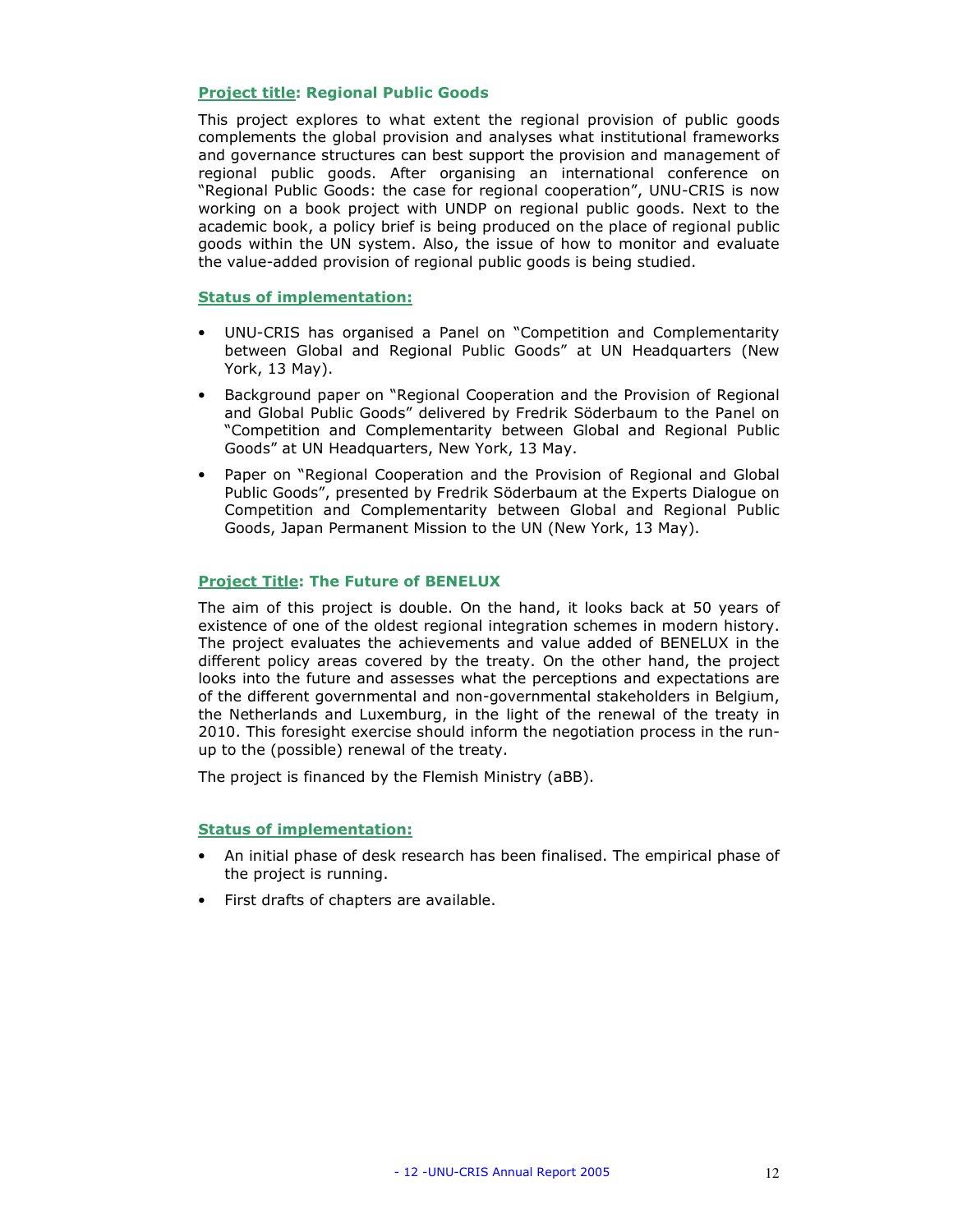# **UNU-CRIS Theme 3 Regional Integration and Peace and Human Security Issues**

#### Aims and purposes:

Concomitant to globalisation there has been growing awareness of a need for a more holistic approach to "security" than traditional nation state based conceptions. The emerging concept of human security places human beings, rather than national borders, at the centre of focus. It emphasizes the multifarious aspects of providing people with security and how these aspects are inter-related. Rather than examining exclusively military responses to violent conflicts, the human security approach advocates exploring diverse ways to prevent them and acknowledges the important role of economic, political, social-psychological, cultural and environmental factors, among others. Not only is the concept of security changing, but so are the optimal ways to address it: global and regional levels of governance are increasingly seen as vital to achieving human security. In a 2003 speech, the UN Secretary General called for a new vision of global security based upon collaborations between the UN and regional organisations. This research theme main objectives are :

- To examine how regional integration can contribute to the achievement of human security;
- To engage all relevant stakeholders (using participatory methods) in exploring how they can contribute to forms of cooperation and integration that facilitate peace and human security;
- To build a database of research and educational modules that can contribute to capacity development, particularly for regional organisations, to achieve human security.

#### Research questions:

- Which forms of cooperation and integration, and which forms of governance, can best contribute to human security? Which might have negative consequences for human security, and how can these be avoided?
- What levels of governance are optimal for addressing the various facets of human security?
- How should each level of governance, individually and in cooperation, address these facets?
- How can all relevant actors best be engaged to achieve human security?
- Capacity: What needs to be done to develop the capacity of different levels of governance to achieve human security?

#### List of main ongoing projects and activities and status of implementation:

#### Project title: Regional Security and Global Governance: A study of Interaction between Regional Organisations and the UN Security **Council**

The project objective is to explore the meaning and promise of a 'new vision of global security', that as the UN-Secretary General put it would draw upon the resources and legitimacy of a network of "effective and mutuallyreinforcing multilateral mechanisms- regional and global – that are flexible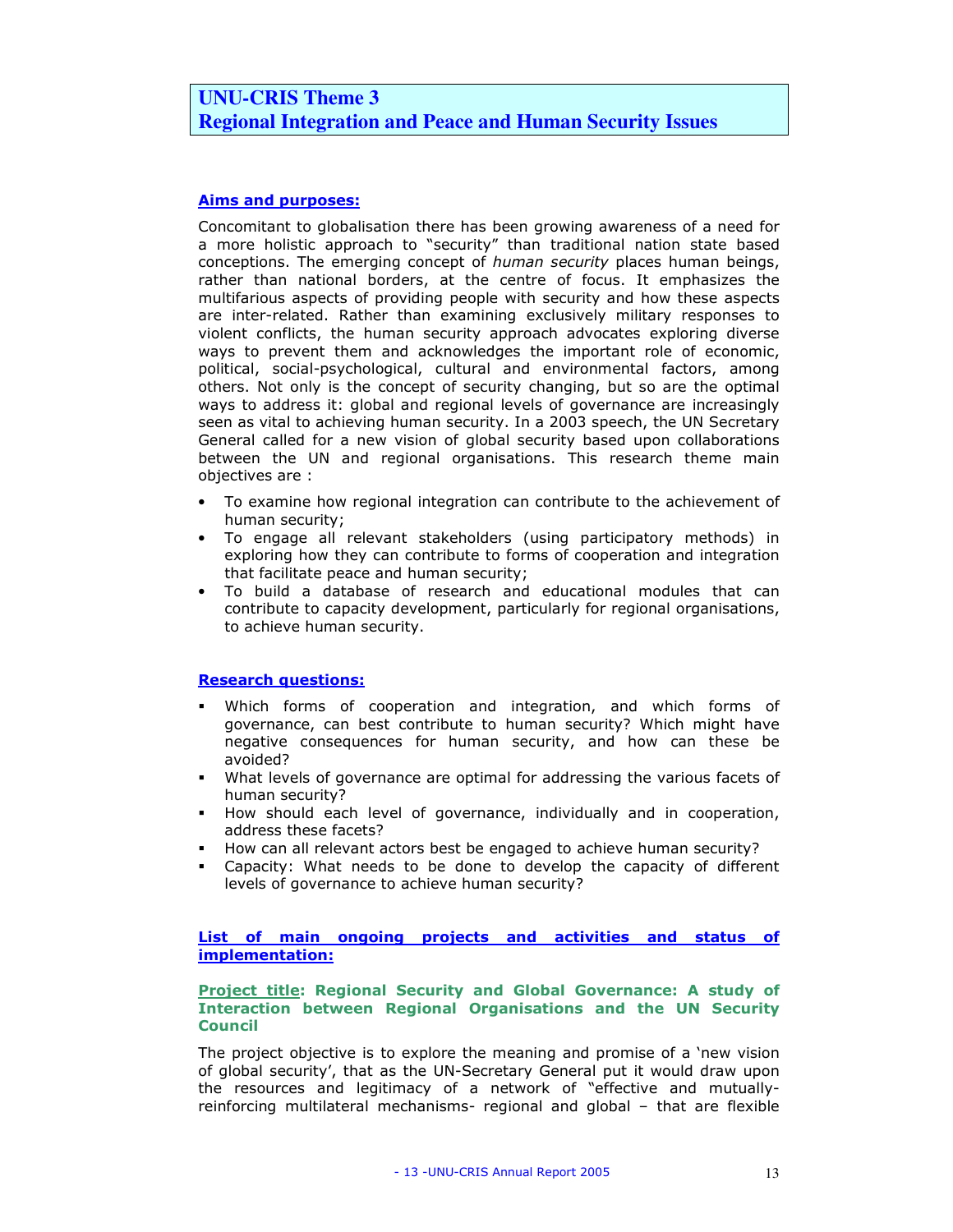and responsive to our rapidly changing and integrating world". The aim is to ensure that such research stands at the interface between theory and practice, so that the results of the research can be translated into policyoriented discussion to inform scholars and policy-makers in the international community. The project therefore analyses the theoretical constitutional provisions of the UN and the related Regional Organisations for handling conflict, including their relative areas of co-responsibility. It then reviews the historical development in this respect, through both policy-formulation based on the UNSC-RO dialogue, and selected regional case studies. Conclusions and prescriptive recommendations are drawn, aiming to highlight the relationship between a global approach and a regional approach to differing levels of conflict.

- A summary version of the results of the study undertaken has been published by the Belgian Royal Institute for International Relations as its 'Egmont Paper No. 4' in January 2005.
- Paper presentation by Tania Felicio on "EU and Asia Regional Security" at the Japan-EU Think Tank Roundtable, organised by the Japan Foundation, NIRA and the EPC in Tokyo, 13-14 January.
- Paper presentation by Kennedy Graham on "UN-Regional Organisations Relationship and Classification" at the UN-Regional Organisations Capacity Survey Project, meeting convened by UN-DPA, UN-DPKO and UNU-CRIS, New York, 17 January.
- The longer version, further revised to take into account the recommendations of the UN's High-Level Panel Report, is published by VUB-Press (December 2005).
- Paper presentation by Tavares Rodrigo on "Why is Europe a Peaceful Region?", at the Annual Convention "International Studies Association", Hawaii, United States, 1-5 March.
- UNU-CRIS has collaborated with Wilton Park for the organising of the 788<sup>th</sup> Wilton Park Conference "The UN's Relationship with Regional Organisations in Crisis Management and Peacekeeping: How Should it be Developed to Mutual Advantage?" with support from the Foreign and Commonwealth Office, which took place on 21-23 April, in the UK.
- Paper presentation by Kennedy Graham on "The UN and Regional Security Organisations: in Search of a New Division of Tasks", at the conference "Reform of the United Nations", organised by the United Nations Associations of Belgium under the Auspices of the Belgian State in cooperation with the European Masters Programme in Human Rights and Democratisation, Brussels, 25 May.
- Paper presentation by Golam Robbani on "Regional Peace and Security through Economic Integration: The Applicability of EU Model in SAARC", at the 3rd International Seminar of Doctoral Students in Economic Integration, University of Montesquieu, Bordeaux, 9-10 June.
- As a direct result of the study, UNU-CRIS has collaborated with UN-DPA (Policy Panning Unit) in preparation for the  $6<sup>th</sup>$  High-Level Meeting between the UN Secretary-General and Regional Organisations in July 2005. Secretary-General Kofi Anan has hosted this meeting which was attended by 22 organisations, eleven at head of agency level. UNU-CRIS has provided research and analytical support in the form of a series of background papers for the six working groups established in the areas of peacekeeping, civilian protection, respect for human rights in counterterrorism, dialogue of civilisations, disarmament, and the reforms of the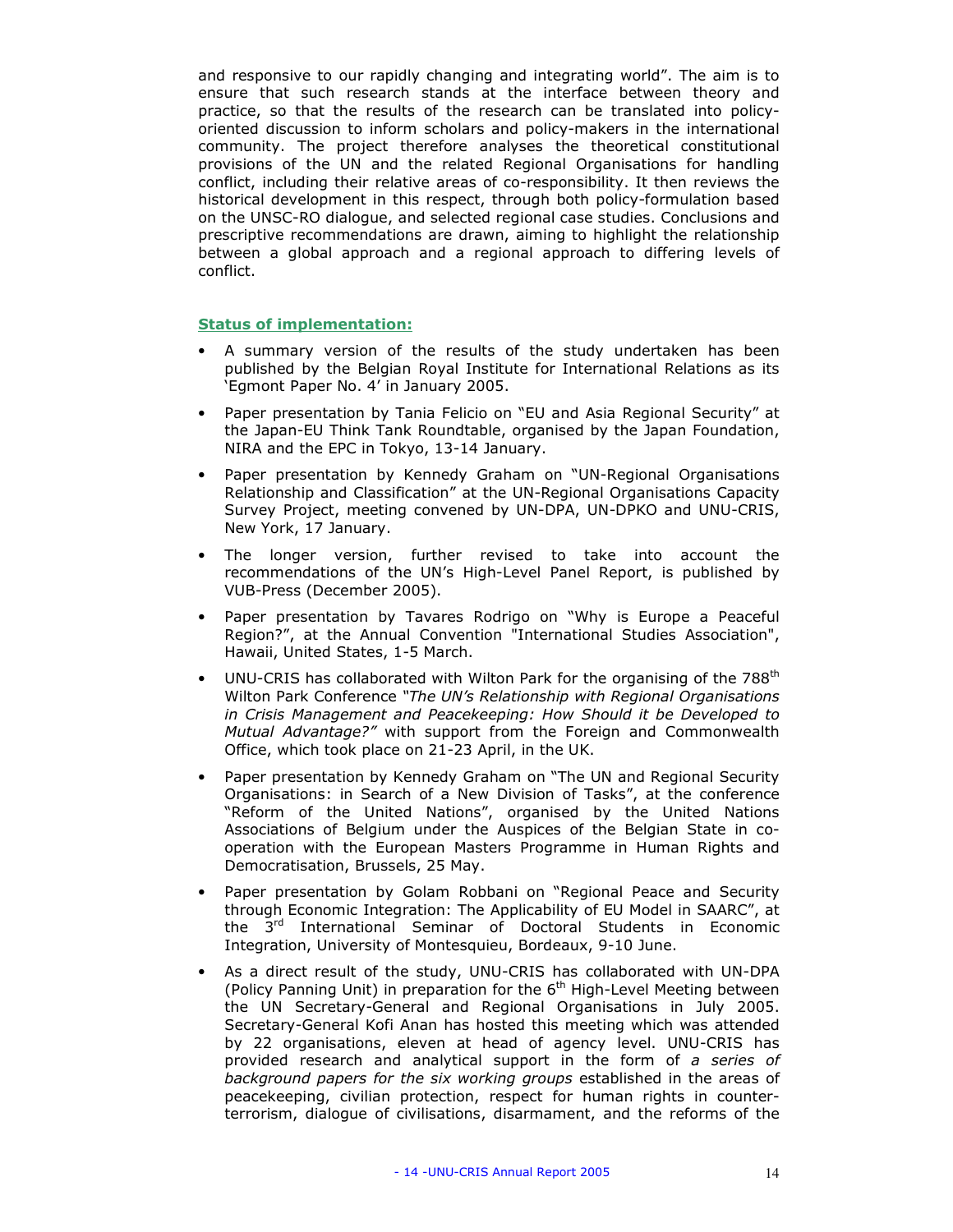partnership between the UN and regional and other intergovernmental organisations:

- Ken Graham and Rodrigo Tavares, Peacekeeping: Review, Analysis and Recommendations, Background Paper, 2nd Preparatory Meeting for the 6th High-Level Meeting between the United Nations and Regional and Other Organisations, Geneva, 25-27 April, UNU-CRIS.
- Ken Graham and Rodrigo Tavares, Identification of Elements of International Peace and Security" Human rights and Counter Terrorism, DPA-Led Working Group of the 6th High-level Meeting between the United Nations and Regional and Other Inter-Governmental Organisations, 2nd Preparatory Meeting, April 2005, UNU-CRIS.
- Ken Graham and Rodrigo Tavares Human Rights and Counter Terrorism, Background Paper, UN Working Group on the Protection of Human Rights in the Fight Against Terrorism, in Preparation for the 6th High-level Meeting between the United Nations and Regional and Other Inter-Governmental Organisations, July 2005, UNU-CRIS.
- Ken Graham and Rodrigo Tavares, The Reports of the UN High-Level Panel (November 2004) and the Secretary-General (March 2005): Implications for the Partnership between the UN and Regional Organisations, 2nd Preparatory Meeting for the 6th High-Level Meeting between the United Nations and Regional and Other Organisations, Geneva, 25-27 April, UNU-CRIS.
- Ken Graham, Dialogue Among Civilisations (1998-2005): Review, Evaluation, Future Directions, Background Paper in Preparation for the High-level Meeting between the United Nations and Regional and Other Inter-Governmental Organisations, December 2004, UNU-CRIS.
- A joint statement between the UN and regional and other intergovernmental organisations was issued that calls for a closer and more institutionalised cooperation. To that end, a number of specific organisational measures were put forward, including the recommendation to strengthen both the Secretariat of the high-level meetings in the UN Department of Political Affairs and its research partner, UNU-CRIS, in order to provide continuous assistance for the new Standing Committee.
- In September 2005, the 2005 World Summit Outcome has taken up the idea of a stronger relationship between the UN and regional and subregional organisations pursuant to Chapter VIII of the Charter.

# **UNU-CRIS Theme 4 Interlinkages between Regional Integration and Economic Development**

#### Aims and purposes:

The primary aim of UNU-CRIS is to analyse how the new paradigm of development, which is incorporated in the UN Millennium development goals, can be served by regional integration. Developing countries are increasingly turning to regional integration in response to the challenge of globalisation, which has undermined autonomous national development strategies. Another reason is that developing countries have lost confidence in the global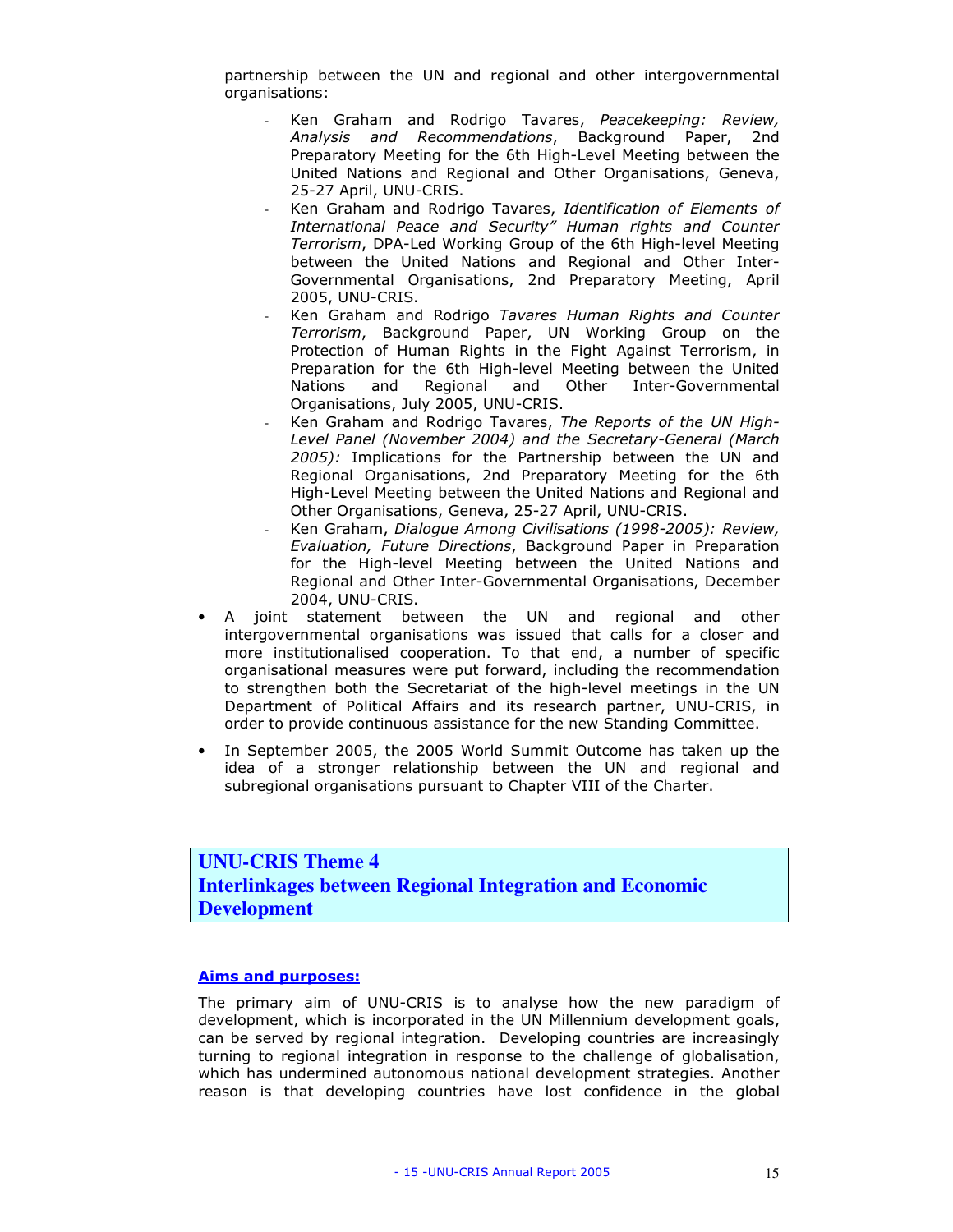multilateral institutions to provide equitable development rules, and to give them 'ownership' of development policies.

Therefore, UNU-CRIS aims to analyse the conditions under which the new multi-dimensional regionalism can act as an effective engine of development. In this context our work will focus on existing and newly emerging forms of South-South cooperation, as well as the new North-South inter-regional partnerships that are becoming part of the international landscape. The new role of regional organisations in global governance will also be analysed.

#### Research questions:

- What are the new forms of regionalism that are emerging in the South?
- How is regional integration fostering development in Africa?
- What can regional integration in Sub-Saharan Africa learn from the experience of the EU?
- What is the EU policy towards the Global South'?
- What is the interaction between trade regulation at the regional level and the global WTO level?
- How is the EU managing relations with the developing countries in its 'New Neighbourhood' policy?

#### List of main ongoing projects and activities and status of implementation:

#### Project title: The interaction between different levels of governance in the international economy and in particular the role of regional agreements, regimes or rules

This project aims to assess the interaction between different levels of economic governance and in particular the role of regional agreements, regimes or rules. Horizontal case studies in investment, rules of origin, services and intellectual property rights will be used to address the following research questions: (a) the respective approaches to international market regulation/liberalisation in regional and other levels of regime, (b) how are domestic regulatory policy approaches and (international) trade policy procedures are reconciled, (c) what provisions are made for accountability and legitimacy of decision-making, (d) is there an explicit or implicit application of some concept of 'subsidiarity' in international market regulation and if so what is this, (e) what is the interaction between regional (and bilateral) preferential agreements on multilateral rules, (f) is there convergence or divergence between the main regulatory models (e.g. EU and US models) and, (g) if possible, some assessment of the economic impact of 'multi-level' regulation of markets. This project builds on the previous research comprised in the book Regionalism, Multilateralism and Economic Integration: The Recent Experience – edited by G. P. Sampson and S. Woolcock, published in 2003 by UNU Press. The project contributes to a major and growing area of study by analyzing the how regional trade agreements shape the international regimes for investment, rules of origin, agriculture, food safety, intellectual property and services.

#### Status of implementation:

The project has involved a number of case studies in investment, rules of origin, services, and intellectual property rights as well as a series of dialogues with policy makers and non-governmental actors on the interactions between regional and other levels of regime/rule making. Participants to the dialogue conference included representatives from the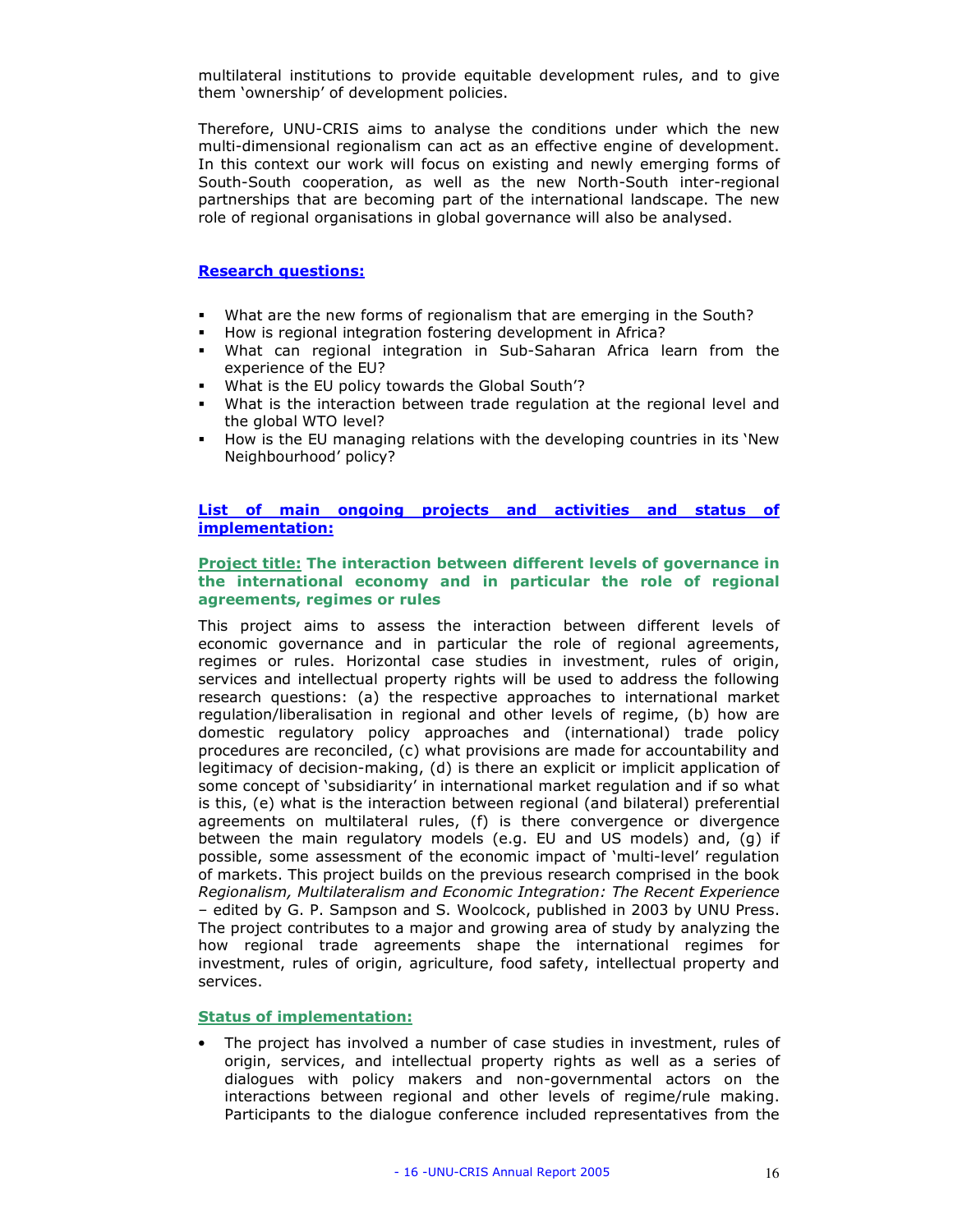World Trade Organisation, the Organisation for Economic Cooperation and Development, the UN Economic Commission for Europe, a number of national governments, the private sector and the academic and research community.

- The project resulted in a book on The Interaction between the Regional and Other Levels of Governance in the International Trading System, edited by Stephen Woolcock (UNU Press). The volume illustrates what type of interaction between levels of rulemaking can be broadly positive for the wider international system and which types of interaction should be seen with greater concern. The different chapters cover the following policy areas: agriculture (Tsai), rules of origin (Garay and De Lombaerde), SPS (Isaac), IPRs (Pugatch), investment, (Reiter), services (Ullrich), and government procurement (Woolcock).
- Journal article by Philippe De Lombaerde and Luis Jorge Garay: "Preferential Rules of Origin. EU and NAFTA Regulatory Models and the WTO", The Journal of Investment and Trade, 2005, 6(6)

#### Project title: EU and the Global South

The development of coherent and effective relations with developing countries is one of the most challenging tasks faced by the European Union. This project aims to assess the making of the European Union's policies towards the South. It

focuses in particular on three controversial policy areas: economic partnerships, sustainable development and conflict management. The project deals not only with EU's foreign policies towards the global South but also aims to analyse the tensions and paradoxes between the EU's foreign policies and those of its member states. The meaning of"the South" is very broad and refers to a considerable part of the world, covering Latin America, Africa and Asia (including the Mediterranean and the Middle East). Several case studies will be performed aiming to answer three important questions: What actors are the most important in the making of the EU's foreign policies towards the South? What are the dynamics of policy making in the EU's foreign policies towards the South? What constitutes power and how are different kinds of power executed in the making of the EU's foreign policies towards the South?

- A Workshop on "EU and the Global South" has been organised in Bruges (15-16 March) where several papers were presented by UNU-CRIS researchers: "EU Conflict Management in the Andean Region" (Philippe De Lombaerde); "The Euro-Mediterranean Partnership: A New Model for Development" (Brigid Gavin); "The European Union: Global Partner for Development" (Brigid Gavin); "EU and Development in East Africa" (Fredrik Söderbaum and Patrik Stålgren); "The European Union and the Global South: Trade, Aid and Conflict Management" (Fredrik Söderbaum and Patrik Stålgren).
- A book project is being finalised that assesses the EU policies towards the South, edited by Patrik Stålgren, Fredrik Söderbaum (publisher: Lynne Riener). The project deals with economic partnerships, sustainable development and conflict management.
- In the framework of the GARNET Network of Excellence, UNU-CRIS is one of the main partners in the 5.3.5 research project on "North South Development Issues and the Global Regulatory Framework", led by the Institute of Social Studies (The Hague). UNU-CRIS has hosted on  $26<sup>th</sup>$  of August 2005 a meeting with the Institute of Social Studies (The Hague)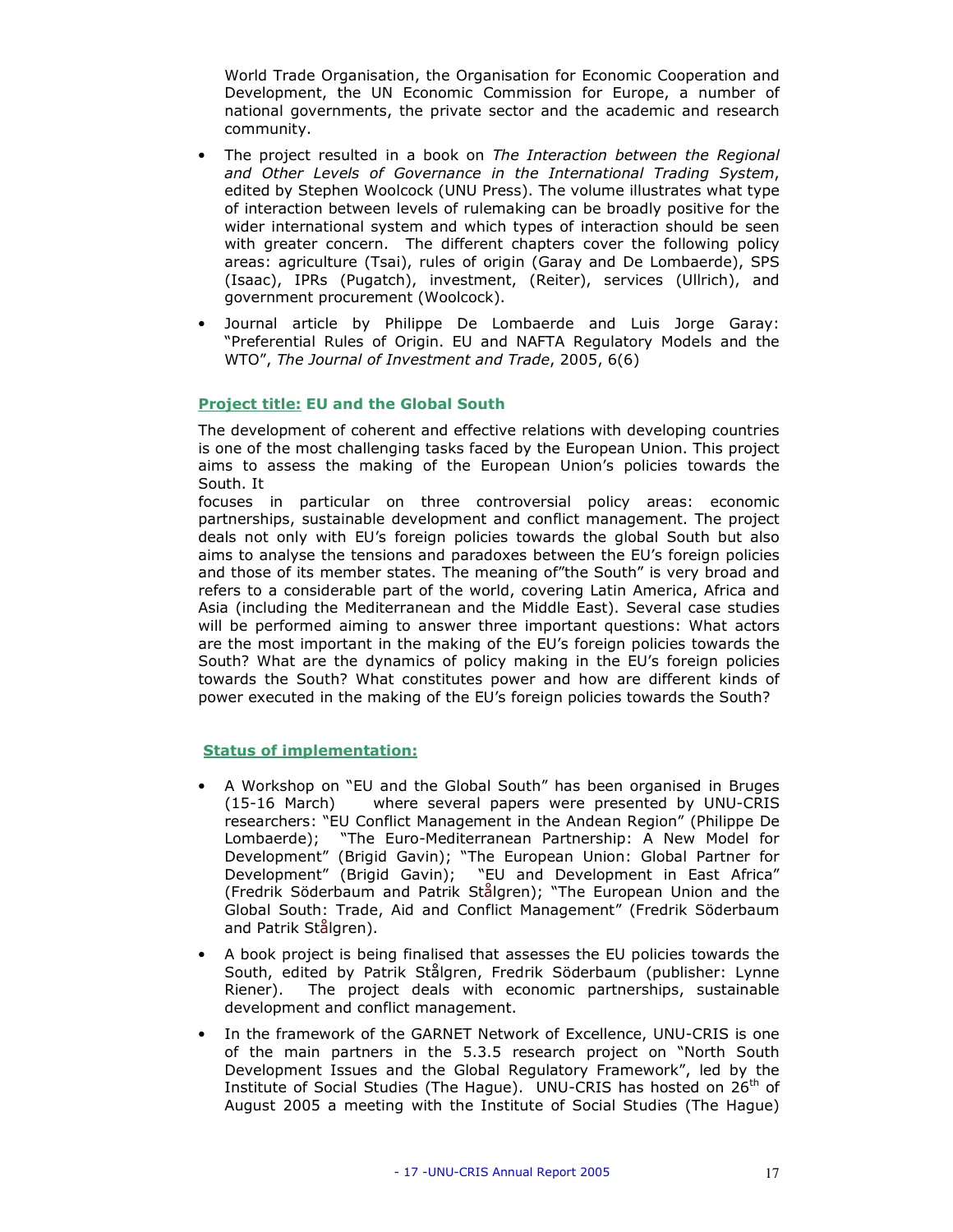which resulted in the design of the theoretical framework and work plan of the project. UNU-CRIS is at present involved in the preparation of 2 studies: "Partnership – A New Model of Governance for Development? The Case of the Euro-Mediterranean Partnership" (by Brigid Gavin) and "The ACP Group in North-South Development Issues and the Global Regulatory Framework: Interactions with the EU, WTO and UN and the consequences for regional integration, governance and development" (by Nikki Slocum).

#### Project title: Monetary Integration and Economic Development

This project analyses the conditions for monetary integration among developing and transition countries and assesses its potential economic effects.

#### Status of Implementation:

- Book chapter: L. Cuyvers, P. De Lombaerde, E. De Souza and D. Fielding (2005), "Regional Monetary Cooperation and Integration", M. Farrell, B. Hettne and L. Van Langenhove (eds), Global Politics of Regionalism. Theory and Practice, Pluto Press, London, pp. 120-136.
- An edited volume will be published as a follow-up of the first meeting of the UACES Study Group on Monetary Policy in Selected CIS Countries, jointly organised by the Kiel Institute for World Economics (IFW) and UNU-CRIS at the College of Europe, Bruges: Lúcio Vinhas de Souza and Philippe De Lombaerde (eds), The Periphery of the Euro. Monetary and Exchange Rate Policy in CIS Countries, Ashgate, London, 375 pp.

### **UNU-CRIS Theme 5 Socio-cultural Aspects of Regional Integration**

#### Aims and purposes:

While processes of regional integration are often state driven, they require the willingness of the people to cooperate. Changing levels of governance have been perceived by some people as an advancement toward peace and economic development but by others as a threat, for example to national identity and culture. The frontiers of research on identity have proposed that identity, sovereignty and other concepts are dynamic and can be used to promote specific goals, including promoting difference forms of governance. This UNU-CRIS programme's focus is to examine how various social constructions are engendered, the purposes they serve and consequences they have for regional integration and the UN mission goals. Aims and purposes of this theme:

- To examine the cultural, social and psychological aspects of regional cooperation and integration processes;
- To analyse the impacts of various social constructions on processes of regional cooperation and integration and on human security and sustainable development;
- To explore how participatory methods can be employed to address social, cultural and psychological concerns related to processes of regional integration and globalisation;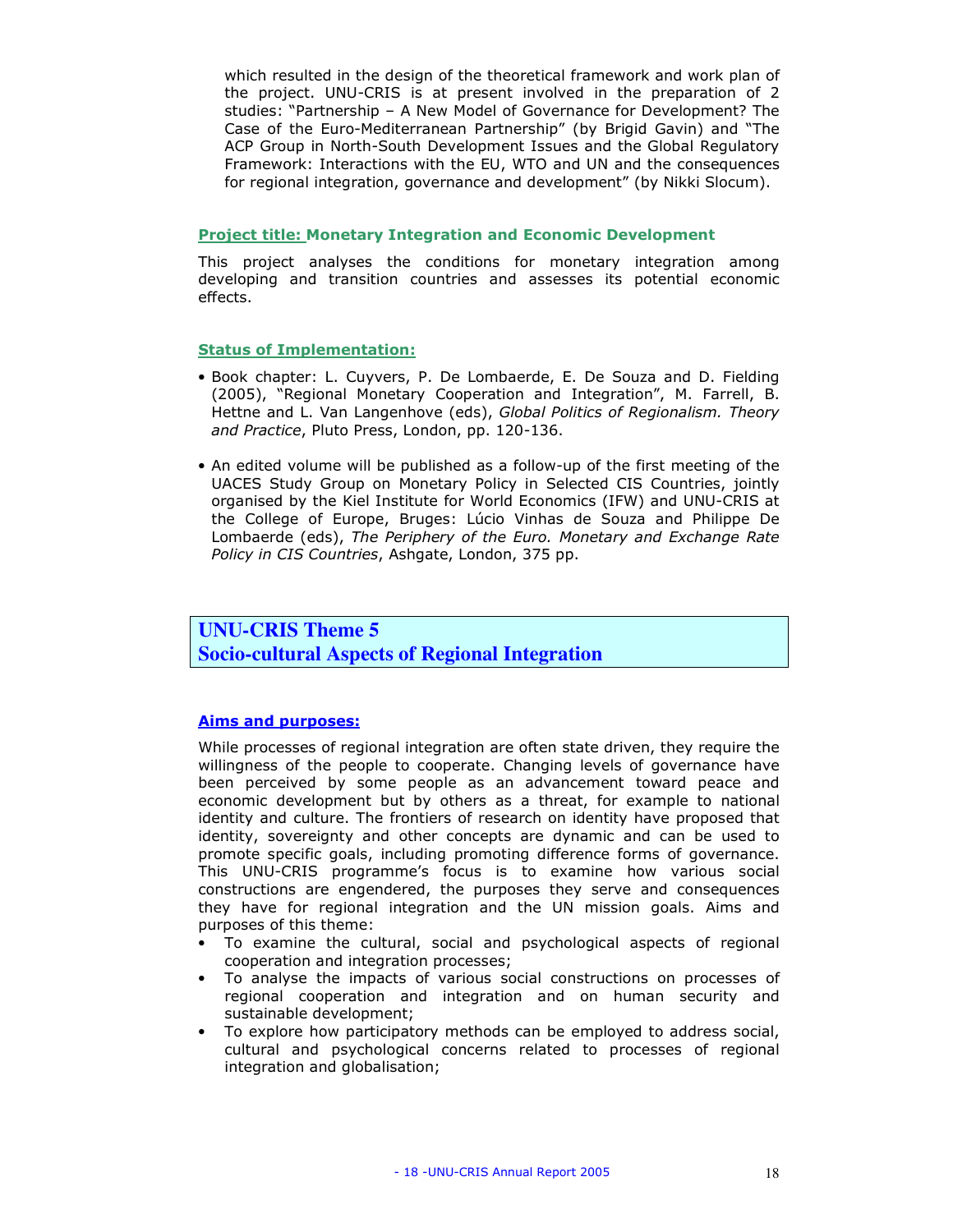• To raise awareness of these processes of social construction and their impacts and to build capacity to construct more actively towards the realisation of UN mission goals.

#### Research questions:

- What is the relationship between conceptions of sovereignty and identity?
- What are the consequences and impacts of social constructions related to processes of regional cooperation and integration on these processes themselves and on the UN mission goals?
- What are the social-cultural concerns of people regarding regional integration and how can these best be addressed?
- How can identity concepts be co-created to promote human security and sustainable development?

#### List of main ongoing projects and activities and status of implementation:

#### Project title: Exploring Identity and Regional Integration

This project's focus is (i) examine the cultural, social and psychological aspects of regional cooperation and integration processes; (ii) analyse the impacts of various social constructions on processes of regional cooperation and integration and on human security and sustainable development; (iii) explore how participatory methods can be employed to address social, cultural and psychological concerns related to processes of regional integration and globalisation; (iv) raise awareness of these processes of social construction and their impacts and to build capacity to construct more actively towards the realisation of UN mission goals. Analyses will examine in what contexts and how identity concepts are employed, the functions they serve, as well as differences between regions.

- Book chapter by Nikki Slocum and Luk Van Langenhove. "Identity and Regional Integration". in Mary Farrell, Björn Hettne and Luk Van Langenhove (Eds). Global Politics of Regionalism. Pluto Books: London, 2005
- In the framework of the GARNET Network, UNU-CRIS is involved in the Jointly Executed Research Project on "Normative Issues of Regional and Global Governance", co-ordinated by the University of Florence. The research field assigned to UNU-CRIS in the framework of this project deals with the problématique of regional identity, in other words, how people and societies perceive their identity/ies in the context of growing importance of regional integration processes. UNU-CRIS has participated to the first Workshop of this research project which took place in Florence on 23-24 September under the topic 'Political Identity and Legitimacy in the European Union'.
- Also in the framework of GARNET, UNU-CRIS is participating to a jointly executed research project on "Gender, Space, and Global Governance", co-ordinated by the University of Bielefeld. UNU-CRIS will contribute to the first part of the project with a research paper by Nikki Slocum on "Constructing and De-constructing the ACP Group Actors, Strategies and Consequences for Development".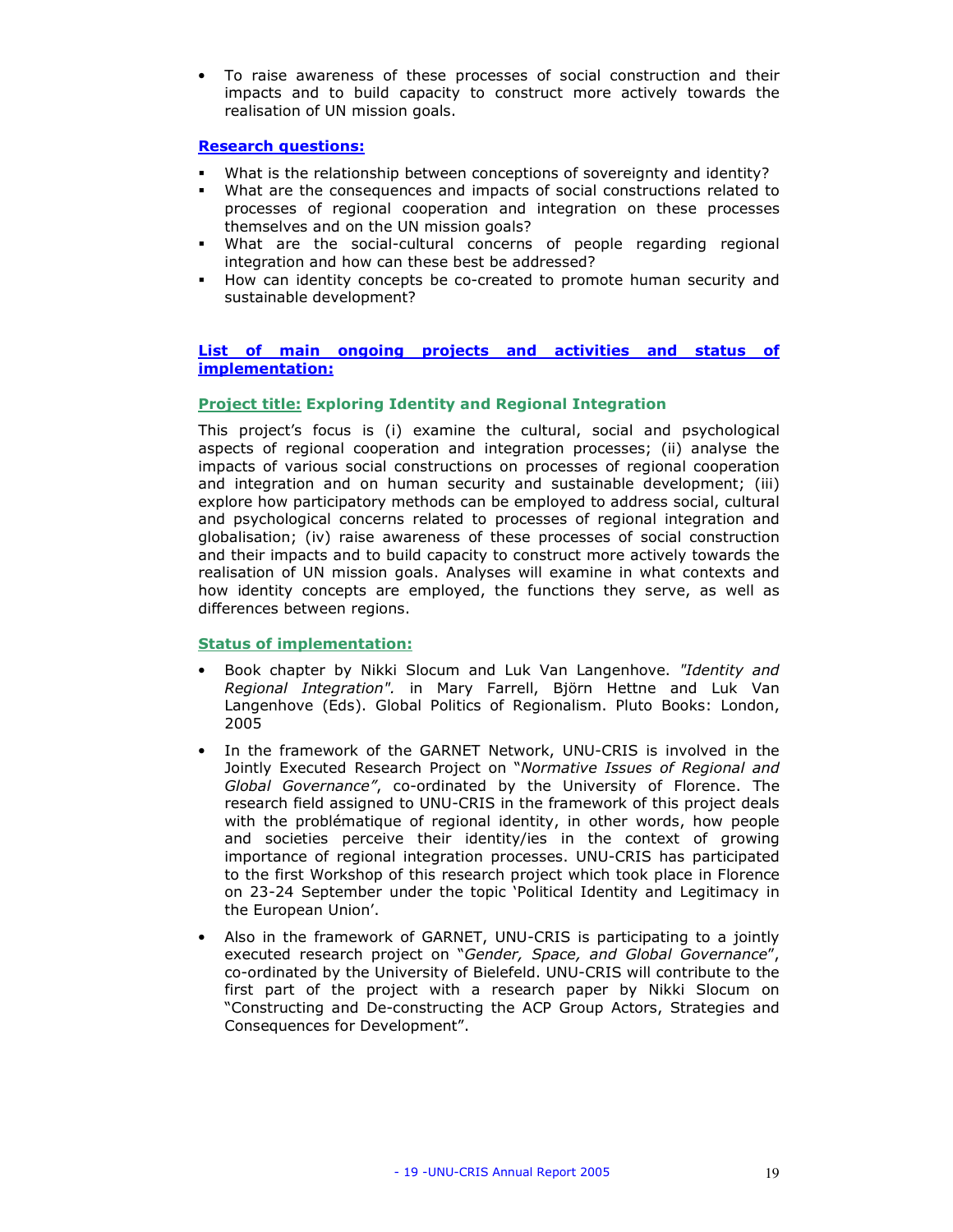# **2. Training and Capacity Building Activities**

#### Aims and purposes:

The two major aims of UNU - CRIS capacity–building activities are to enhance human resources and strengthen institution building for regional integration in developing countries. This involves 'human' capacity building through the provision of higher university programmes for students from developing or transition countries, and 'institutional' capacity building through training of public officials to incorporate regional integration into their national development strategies. All activities of UNU- CRIS to provide capacity building will be based upon the principles and guidelines of the UNU system as embodied in the UNU Charter.

#### Guiding questions:

- How can UNU-CRIS contribute to building academic communities in developing countries?
- How can we help to link those communities into international knowledge networks?
- How can UNU CRIS help the efforts of regional organisations in developing countries to promote human security and development?
- How can UNU-CRIS increase capacity building in regional trade integration so that it will be embedded in the national development strategy?
- How can regional integration be mainstreamed into national policy making?
- How can UNU-CRIS help developing countries to actively participate in international negotiations for inter-regional agreements and in multilateral institutions
- How can UNU- CRIS contribute to strengthening regional integration institutions in developing countries?
- How can UNU-CRIS participate in information sharing with other partners in capacity development, so that all partners can agree on good practice and a set of indictors for assessing the effectiveness of the policies?

#### List of ongoing activities and status of implementation:

#### Project Title: Visiting Researchers

UNU-CRIS hosts every year a number of researchers spending a period of time in Bruges and collaborating with the ongoing projects of the centre. Some researches come in the framework of the Garnet network of Excellency, provided with a Mobility grant. Visiting Researchers within Garnet can stay at CRIS from a minimum of one month up to a year. In 2005 a visiting researcher came with the Mobility programme.

#### Project title: Ph.D. bursary programme

UNU-CRIS offers a bursary to individuals from developing countries who wish to undertake doctoral research on a topic within the field of comparative regional integration, and specifically within the academic programme of the centre.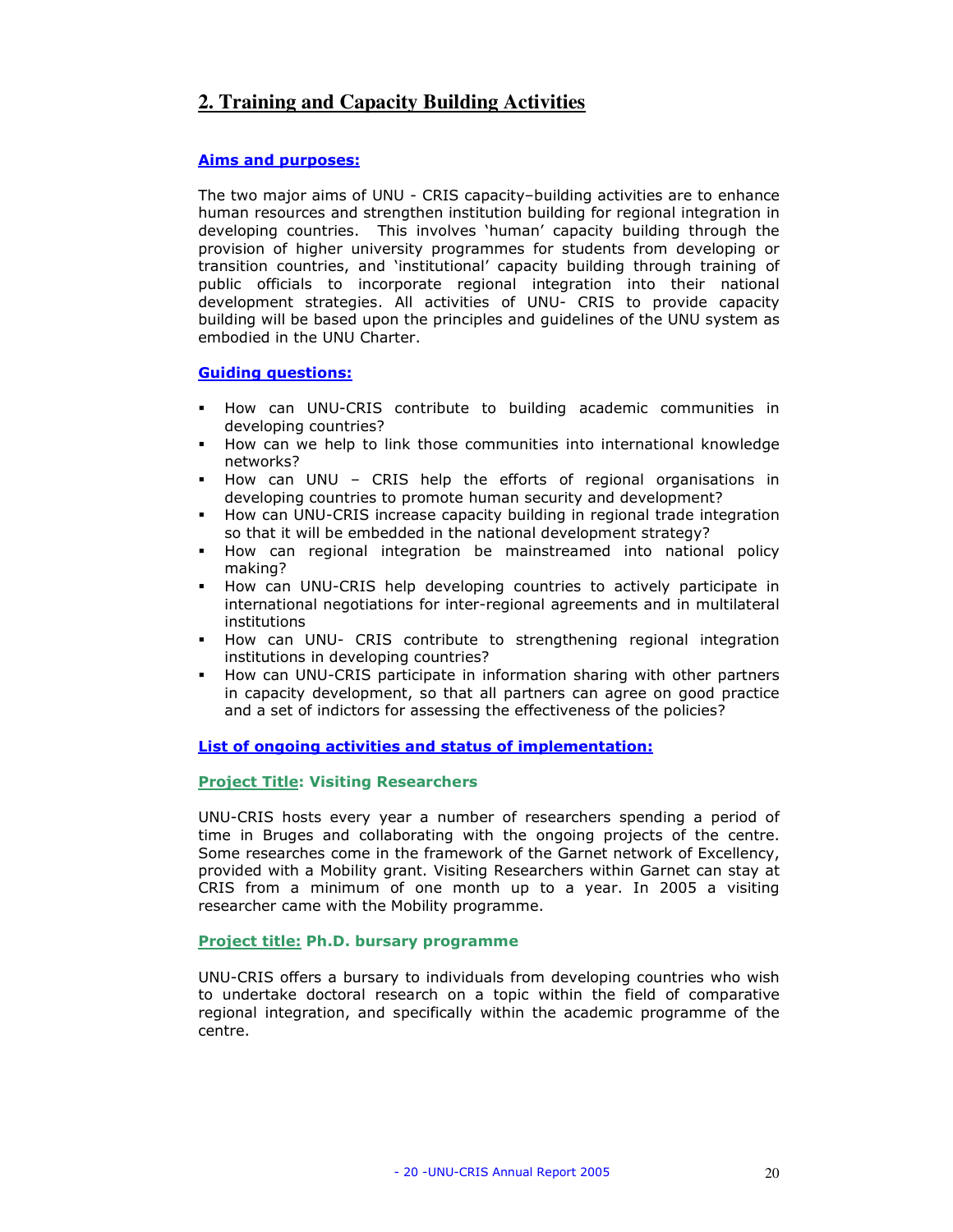#### Status of implementation:

In 2005, the three Ph.D. students enrolled until 2004 (coming from Romania, Burkina Faso and Bangladesh) have continued their training at UNU-CRIS. The Ph.D. research projects cover the following themes:

- Golam Robbani (Bangladesh): The EU as a model- Implications for regional integration and peace building within SAARC;
- Robert Yougbare (Burkina Faso): Regional Integration: Complementary and alternative frameworks of governance;
- Aurora Mordonu (Romania): EU-Russia trade relations Towards Integration and Trade creation;

#### Project Title: Ph.D. Researchers

In 2005, a Ph.D. students from Cameroon has continued his studies at UNU-CRIS in association with the Free University of Brussels), and a new Ph.D. student from India registered with the University of Ghent Law department is doing part of his training at UNU-CRIS.

The Ph.D. research projects cover the following themes:

- Stephen Kingah (Cameroon) European Policy towards regional integration in Sub-Saharan in Africa. A legal analysis of its formulation, implications and implementation (this project runs in association with the Free University of Brussels);
- Nirman Arora (India): Regional Human Rights Protection Mechanism in South Asia as a step towards Regional Integration: the Genesis and Lessons to be Learnt from the European Initiative (this project runs in association with the University of Ghent).

#### Project title: Short-term training and capacity-building courses

UNU-CRIS staff performs a number of short-term training and capacitybuilding courses (general and customised) in the area of regional integration mainly aimed at students and administrative personnel in developing countries.

#### Status of implementation:

In 2005, UNU-CRIS has developed a series of activities under this project:

- Module on regional studies taught in the Master's Degree Programme in International Peace Studies, University for Peace, Costa Rica (21-23 February, 2005).
- Seminar delivered by UNU-CRIS Staff at the College of Europe, Bruges (7- 8 March, 2005)
- Gavin, Brigid, Teaching module on 'Regional Integration in Europe', in Regionalism in Comparative Perspective, Summer intensive course at University of South Pacific, Suva, Fidji (July 2005).
- Training programme on Regional Integration and Macro-Economic Policy Coordination, in cooperation with UNECA Trade and Regional Integration Division, Addis Ababa (26-30 September 2005).

#### Project title: Traineeships for graduate students

UNU-CRIS has launched at the end of 2004 unpaid trainee positions for recent graduates whose background and interests respond to some topic in regional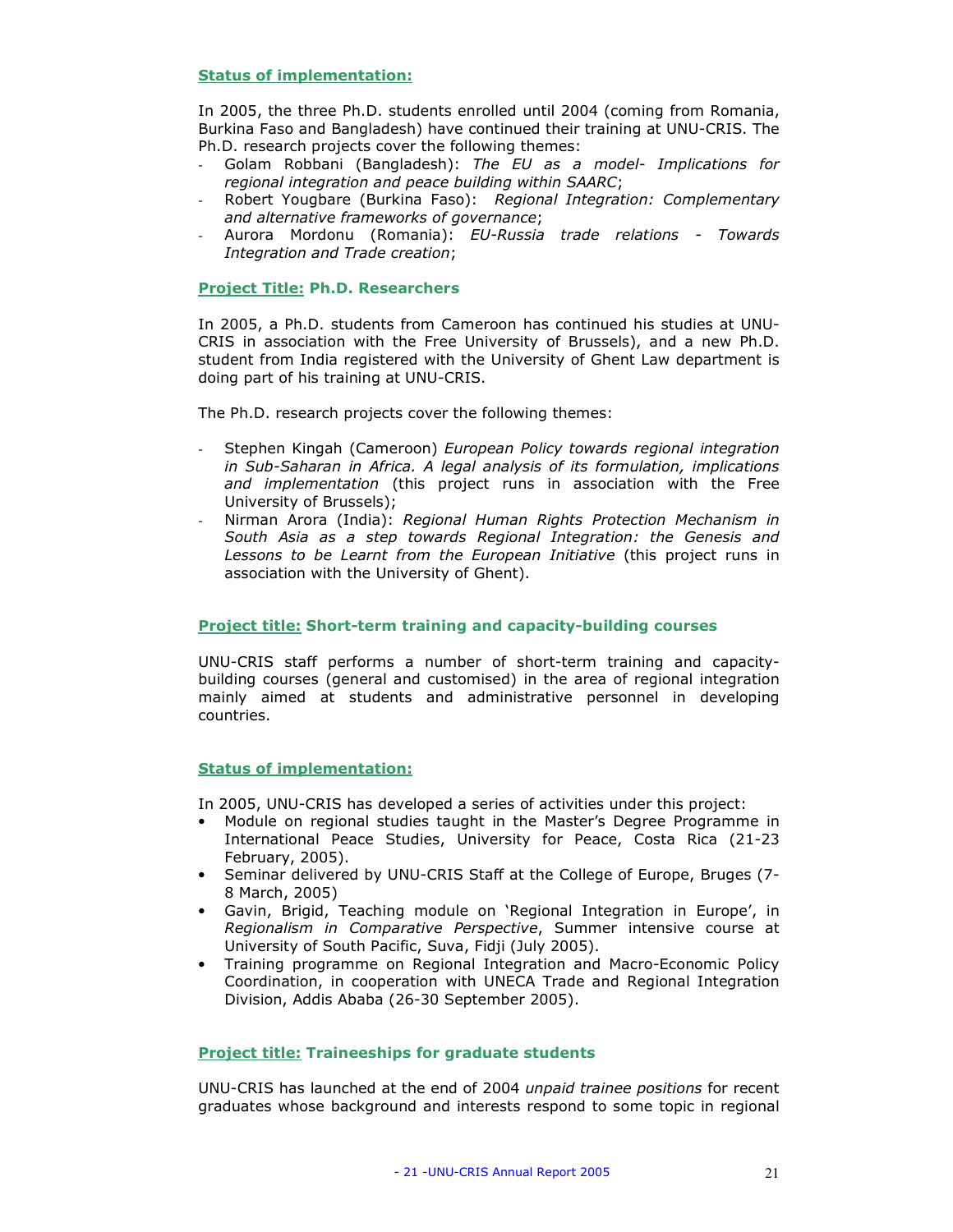integration that falls within the UNU-CRIS Academic Programme. Duties combine research and administrative tasks based on the needs of the organisation at the time of the internship. The internship could entail flexible hours (full-time or part-time) and is for maximum 6 months.

- In 2005, UNU-CRIS three graduates have joined the programme as trainees:
	- Ms. Bezen Balamir Coskun (Turkey),
	- Ms. Haruka Yamazaki (Japan),
	- Ms. Chatrini Ishara Weeratunge (Sri Lanka).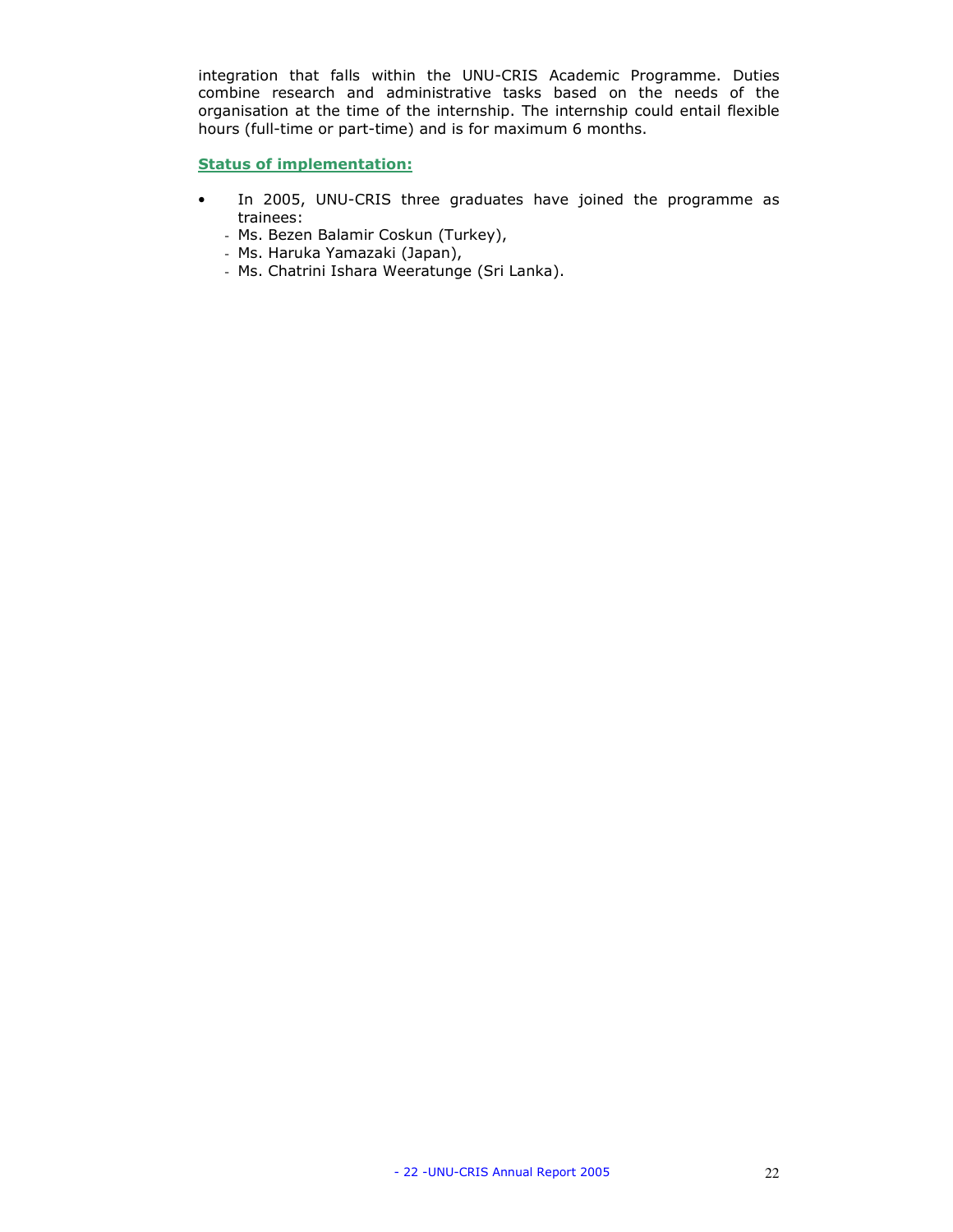# **2. Publications and Dissemination Section**

**See: www.cris.unu.edu**

# **4. List of academic meetings and events organised by UNU-CRIS**

#### Conferences

788th Wilton Park Conference: "The UN's Relationship with Regional Organisations in Crisis Management and Peacekeeping: How Should it be developed to Mutual Advantage?" in association with UNU-CRIS and with support from the Foreign and Commonwealth Office, London, 21-23 April

Conference on "Regionalisation and the Taming of Globalisation? Economic, Political, Security, Social and Governance Issues", held at the University of Warwick, UK. This major international conference was co-organised by the Centre for the Study of Globalisation and Regionalisation (CSGR) (UK), in conjunction with the Centre for International Governance Innovation (CIGI) and United Nations University - Comparative Regional Integration Studies (UNU-CRIS) (Belgium), 26-28 October

Conference on "The Future of EU-CAN Relations", organised by UNU-CRIS in collaboration with Inter-American Development Bank - European Commission - EULARO/OBREAL-GRIAL Université Catholique de Louvain - Andean Diplomatic Delegations in Brussels - Colombian Embassy in the Hague, Brussels, 13 May

Conference on "New Partnership for Africa's Development (NEPAD): On the Right Track for Africa's Development?, with Professor Mukavele, Chief Executive of NEPAD Secretariat as key-note speaker, organised by KUL, ACP-Secretariat and UNU-CRIS. Brussels, 30 November

#### Workshops

 'Federalism in International Relations', Working Group 4.1. "Federalism and Global Governance" at the International Conference on Federalism, Brussels, 3-5 March

Workshop "The EU and the South", focused book workshop, Bruges, 15-16 March

Workshop organised on the topic 'The Contribution of Regional Integration to the Millennium Development Goals', UN House, Brussels, 30 March

Experts Dialogue and Panel Discussion on "Competition and Complementarity between Global and Regional Public Goods" at the UN Headquarters, New York, 13 May

Working Group Session on "Security and Development in Latin America", XI EADI Conference, Bonn. This working group session was co-organised by UNU-CRIS, UCL (Louvain-La-Neuve) and Institut Universitaire d'Etudes du Développement, Geneva, 24-25 September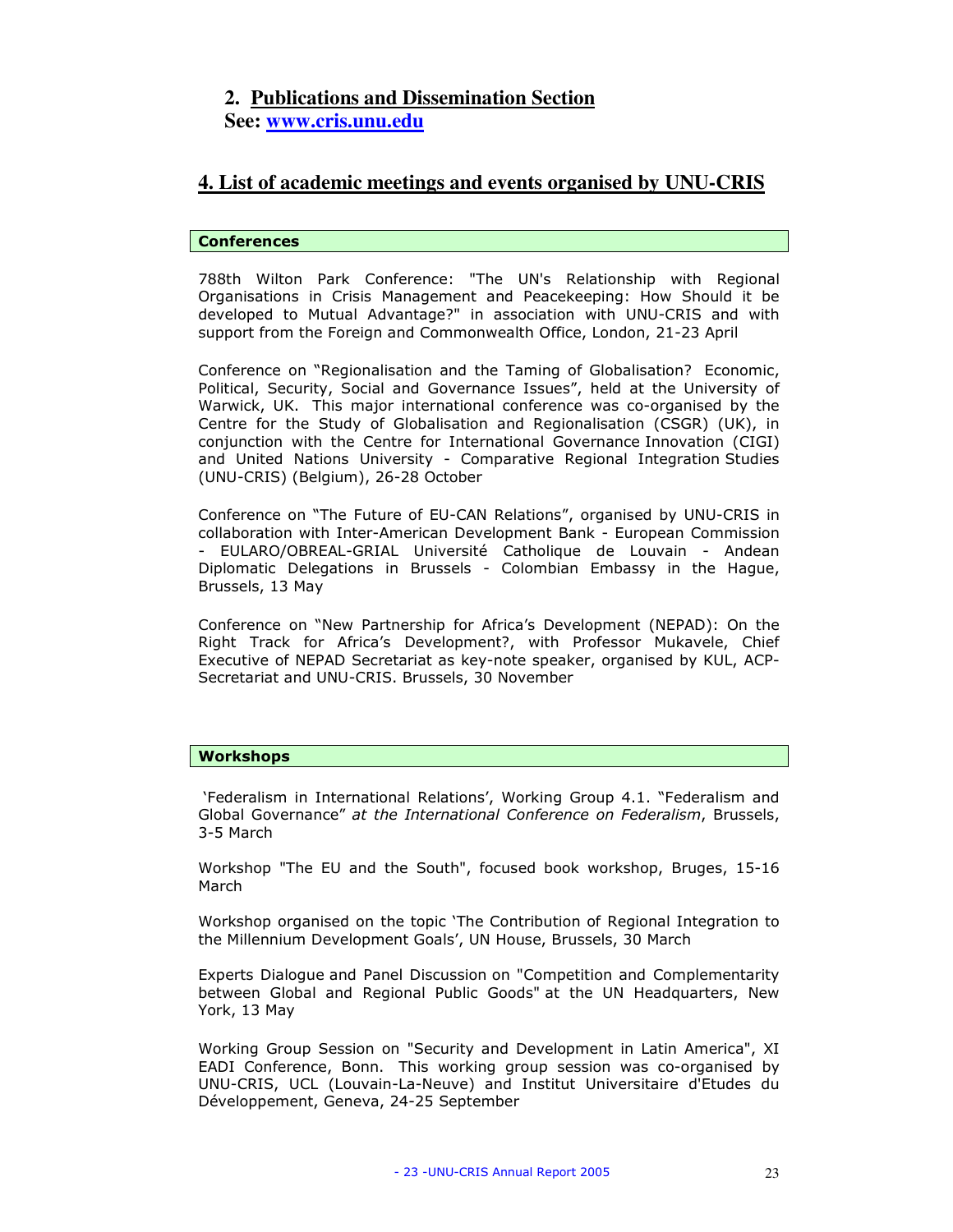GARNET Workshop 'Regional Integration Processes- Database and Indicators'. Bruges, 3-4 of November 2005

Workshop on "Regional agglomeration, growth and multilevel governance: the EU in a comparative perspective", organised in cooperation with Ghent University Department of Economics, the Center for Operations Research and Econometrics (Université Catholique de Louvain) and the University of Lille, in Ghent, 24-25 November

#### UNU-CRIS research seminars

Stephen Kingah. Seminar "Impact of EU Policy on Regional Integration in Sub-Saharan Africa", UNU-CRIS, 24 February

Nirman Arora. Presentation of Ph.D. Project: "Regional Human Rights Protection Mechanism in South Asia: Genesis for Regional Integration and Lessons to be learnt from European Initiative, UNU-CRIS, 4 May

Sharmin Sultana. Presentation of project: "Water Conflict over Shared Rivers in South Asia: A Regional Perspective", UNU-CRIS, 4 May

**Jing Men.** Dr. Jing Men is working at the Vrije Universiteit Brussel. Dr. Ying Men gave a seminar on "The Construction of the China-ASEAN Free Trade Area; A Study of China's Leading Role", UNU-CRIS, 18 May

Robert Yougbare. Doctoral Seminar "Dialectiques et synergies entre mondialisation et régionalisation, pour la conceptualisation d'un système juridique de gouvernance globale", UNU-CRIS, 18 May

Ana Peyro Llopis. Seminar on "UN and Regional Organisations from a Legal Point of View" at UNU-CRIS on 31 May

Andrew Bradley. Assistant Secretary General of the ACP Group of States spoke on "A perspective on the role of the ACP Group in international affairs" at UNU-CRIS on 14 November

Rodrigo Tavares. UNU-CRIS internal seminar on "Regional Peace and Security: a Framework for Analysis", 16 November

Bezen Coskun (intern). Presentation of her Ph.D. research "Securitisation of Identities: State Discourse, Society and Regional Integration" on 28 November

Haruka Yamazaki. Paper presentation (of MA dissertation). Title of her thesis is "Cooperation and Confrontation: A Regional Approach towards the Balkan Predicament" on 20 December

#### Other events

ASEF Luncheon Lecture "Political and Geopolitical Dimensions of the Humanitarian Intervention in Aceh: A View from Jakarta" by Lt.Comm. H. Djuanda, Regional Secretary of the Indonesian Maritime Council, Councilor for Geostrategic Affairs, Office of the President of the Republic of Indonesia, Brussels, 11 May

Launch of OBREAL Network, EU Council, Brussels, 12 May.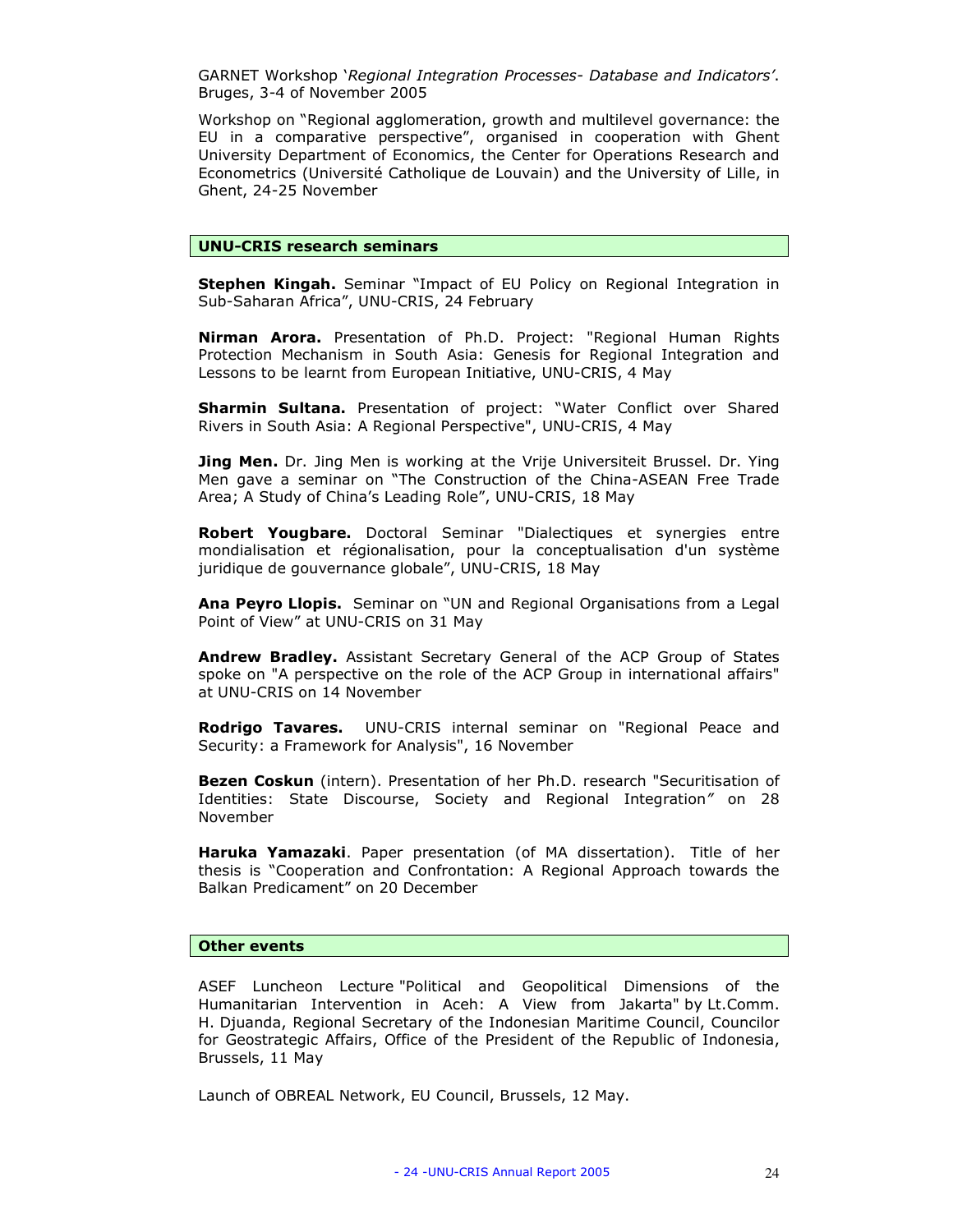Experts Dialogue and Panel Discussion on "Competition and Complementarity between Global and Regional Public Goods" at the UN Headquarters, New York, 13 May

UNU-CRIS assisted the High-Level Meetings between the UN and Regional Organisations in New York, 25-26 July

Workgroup "Security and Development in Latin America" at the EADI Conference, Bonn, 20-23 September 2005

UNU-CRIS: Launch of the GARNET Network, Brussels, 9 November

UNU-CRIS: GARNET Network of Ph.D. Schools Seminar "EU and Global Governance: Efficiency and Legitimacy", organised in cooperation with the Institute of European Studies of the Université Libre de Bruxelles, 12-16 December

#### Academic presentations at international conferences

Felicio Tania. Presentation on EU and Asia Regional Security , Japan-EU Think Tank Roundtable, organised by the Japan Foundation, NIRA and the EPC in Tokyo, 13-14 January

Graham Kennedy. Presentation on UN-ROs Relationship and Classification/UN-RO Capacity Survey Project, meeting convened by UN-DPA, UN-DPKO and UNU-CRIS, New York, 17 January

Golam Robbani. "Regional Peace and Security through Economic Integration: The Applicability of EU Model in SAARC", paper presented at the  $3<sup>rd</sup>$ International Seminar of Doctoral Students in Economic Integration, University of Montesquieu, Bordeaux, 9-10 June

Tavares Rodrigo. "Why is Europe a Peaceful Region?", Paper presented at Annual Convention "International Studies Association", Hawaii, United States, 1-5 March

Gavin Brigid. Federalism and Global Governance. Paper presented at the Third International Conference on Federalism, Brussels, 3-5 March

De Lombaerde Philippe. EU Conflict Management in the Andean Region. Paper presented at the Workshop on EU and the Global South, Bruges, 15-16 March

Gavin Brigid. The Euro-Mediterranean Partnership: A New Model for Development. Paper presented at workshop on the European Union and the Global South, Bruges, 15-16 March

Gavin Brigid. The European Union: Global Partner for Development. Paper presented at workshop on the European Union and the Global South, Bruges, 15-16 March

Söderbaum Fredrik and Patrik Stalgren. "EU and Development in East Africa", Paper for the workshop on EU and the Global South, Bruges, 15-16 March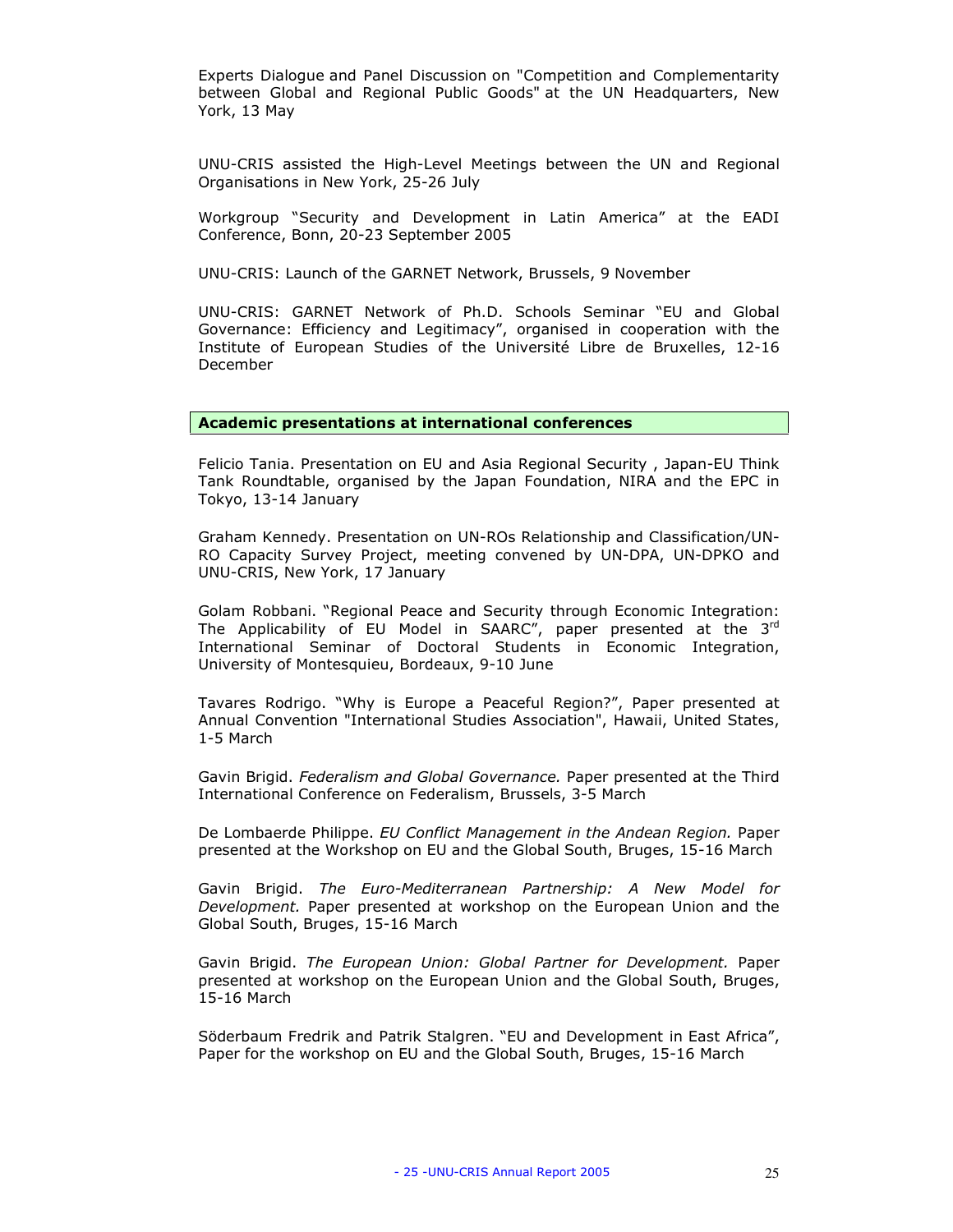Söderbaum Fredrik and Patrik Stalgren. "The European Union and the Global South: Trade, Aid and Conflict Management", Paper for the Workshop on EU and the Global South, Bruges, 15-16 March

Costea, Ana-Cristina "Global and Regional Mechanisms of Disaster Risk Reduction and Relief: Review, Evaluation, Future Directions of Integration" (co-authored with Tania Felicio), Paper presented at the UNU/UNITAR Workshop on Environmental governance: Can regional frameworks help sustainable development?, New York, 21 and 22 March

Mordonu Aurora. Measuring Trade Diversion in the Advent of EU Enlargement - A Case Study to Russian Exports. Paper presented at the Seminar 'The EU and Russia after the 2004 Enlargement: Lessons for Cooperation and Integration', University of Surrey, Guildford, 6 May

Van Langenhove Luk. "Discours" lors de la presentation de l'observatoire des relations UE-Al (OBREAL/EULARO), Brussels, 12 May

Söderbaum Fredrik. "Regional Cooperation and the Provision of Regional and Global Public Goods", Paper delivered to the panel on Competition and Complementarity between Global and Regional Public Goods, UN Headquarters, New York, 13 May

Söderbaum Fredrik. "Regional Cooperation and the Provision of Regional and Global Public Goods", Paper for Experts Dialogue on Competition and Complementarity between Global and Regional Public Goods, Japan Permanent Mission to the UN, New York, 13 May

Van Langenhove Luk. "Opening Speech" at the 2005 Conference on the Future of EU-Andean Community Relations, Brussels, 13 May

Graham Kennedy. "The UN and Regional Security Organisations: in Search of a New Division of Tasks", at the conference "Reform of the United Nations" (The United Nations Associations of Belgium under the Auspices of the Belgian State in cooperation with the European Masters Programme in Human Rights and Democratisation, Brussels, 25 May

De Lombaerde Philippe and Luis Jorge Garay. « Preferential Rules of Origin : Order in the Spaghetti Bowl ? », paper presented at the VIII Annual CSGR Conference on "Regionalisation and the Taming of Globalisation?", CSGR/UNU-CRIS/CIGI, Warwick, 26-28 October

Mavrotas George and Philippe De Lombaerde. « Regional Financial Cooperation and Development Aid : Challenges and Opportunities », paper presented at the VIII Annual CSGR Conference on "Regionalisation and the Taming of Globalisation?", CSGR/UNU-CRIS/CIGI, Warwick, 26-28 October

Woolcock, Stephen. "The Interaction between Regional Agreements and the WTO in Rulemaking", paper presented at the VIII Annual CSGR Conference on "Regionalisation and the Taming of Globalisation?", CSGR/UNU-CRIS/CIGI, Warwick, 26-28 October

Van Langenhove Luk and Ramesh Thakur. "Enhancing Global Governance through Regional Integration", paper presented at the VIII Annual CSGR Conference on "Regionalisation and the Taming of Globalisation?", CSGR/UNU-CRIS/CIGI, Warwick, 26-28 October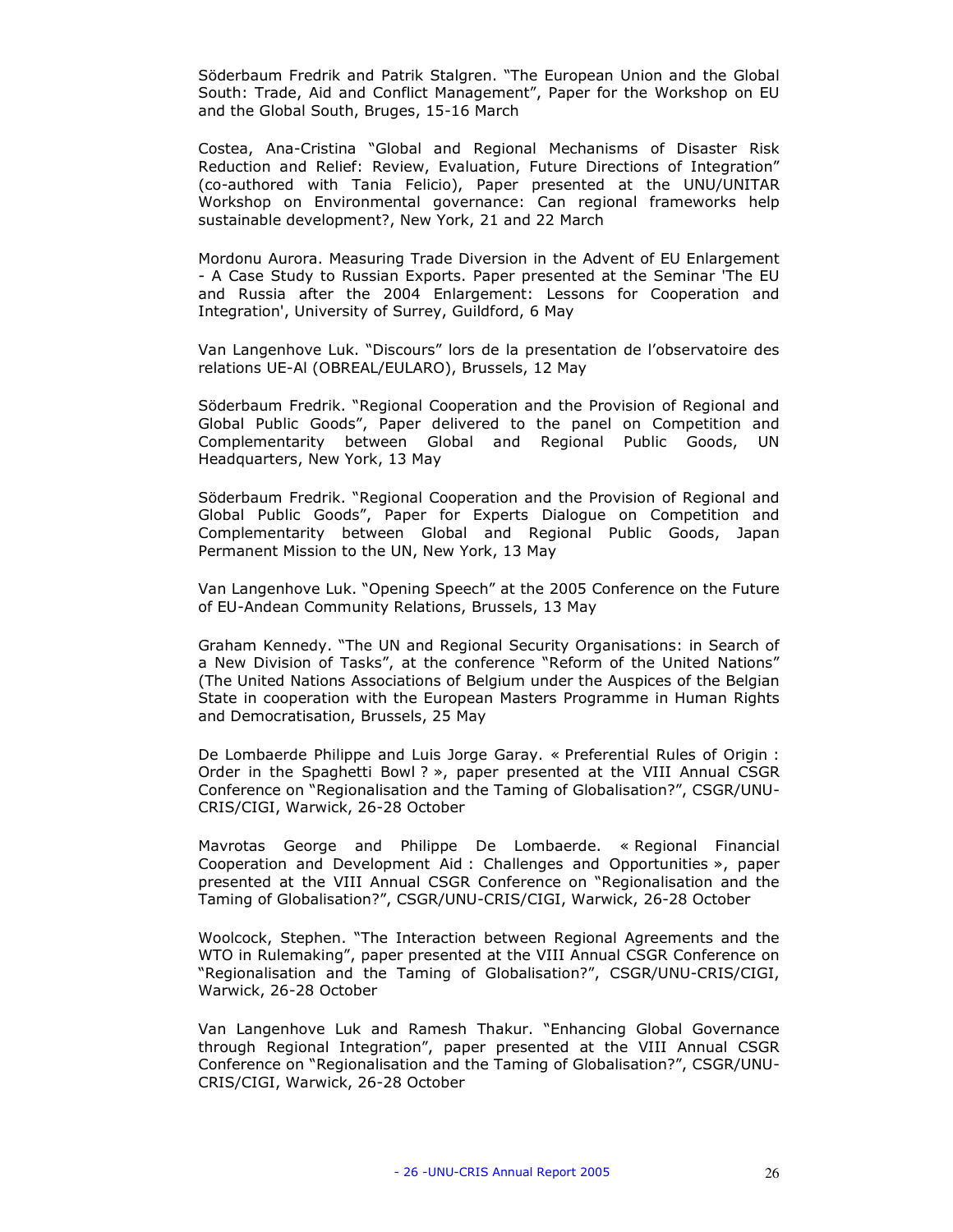Robbani Golam. "Regional Peace Through Economic Integration: Applicability of EU Model in South Asia", paper presented at the VIII Annual CSGR Conference on "Regionalisation and the Taming of Globalisation?", CSGR/UNU-CRIS/CIGI, Warwick, 26-28 October

Söderbaum Fred. "Civil Society and Regionalisation in Southern Africa", paper presented at the VIII Annual CSGR Conference on "Regionalisation and the Taming of Globalisation?", CSGR/UNU-CRIS/CIGI, Warwick, 26-28 October

Gavin Brigid. "Reconciling Regionalism and Multilateralism: Towards a Multi-Level Governance?", paper presented at the VIII Annual CSGR Conference on "Regionalisation and the Taming of Globalisation?", CSGR/UNU-CRIS/CIGI, Warwick, 26-28 October

Graham Kennedy. "Regionalisation and Responses to Armed Conflict: With Special Focus on Conflict Prevention and Peacekeeping Operations", paper presented at the VIII Annual CSGR Conference on "Regionalisation and the Taming of Globalisation?", CSGR/UNU-CRIS/CIGI, Warwick, 26-28 October

Felicio Tania. "Security as a Regional Public Good: A Regional-Global Mechanism for Security", paper presented at the VIII Annual CSGR Conference on "Regionalisation and the Taming of Globalisation?", CSGR/UNU-CRIS/CIGI, Warwick, 26-28 October

Tavares Rodrigo. "Understanding Regional Peace and Security: A Framework for Analysis, paper presented at the VIII Annual CSGR Conference on "Regionalisation and the Taming of Globalisation?", CSGR/UNU-CRIS/CIGI, Warwick, 26-28 October

De Lombaerde Philippe. Presentation of Workpackage 3 – Methodology, First workshop of Workpackage 3, GARNET Network of Excellence, Bruges, 3-4 November

Fühne Birger. Presentation of WP1 and possible linkages WP1-WP3, First workshop of Workpackage 3, GARNET Network of Excellence, Bruges, 3-4 November

Graham Kennedy. Input session "What are the needs and constraints in cooperating in peace keeping and conflict management between the UN and regional organisations?, North-South Dialogue, " The Struggle for Peace", Rethinking Intervention and Conflict Management – the Role of Regional Organisations, Berlin, 7-8 November

Luk Van Langenhove. Paper presentation "Regionalism as a Political Vision (Possibilities and limits of the global approach to the issues of regional integration)" at the International conference "New Regionalism from a Global and European Perspective", Prague, 24 November

Graham Kennedy. Paper Presentation "The outcome of the 2005 UN Summit and its impact on UN cooperation with regional organisations", UN Cooperation with Regional Organisations in "Frozen" and "Forgotten" Conflicts, Stockholm, Swedish Institute of International Affairs, 28 November

Luk Van Langenhove; Paper Presentation "The EU as a Global Actor and the Dynamics of Interregionalism", International Seminar on the Role of Interregionalism in the European Union's Foreign Policy, Brussels, 12 December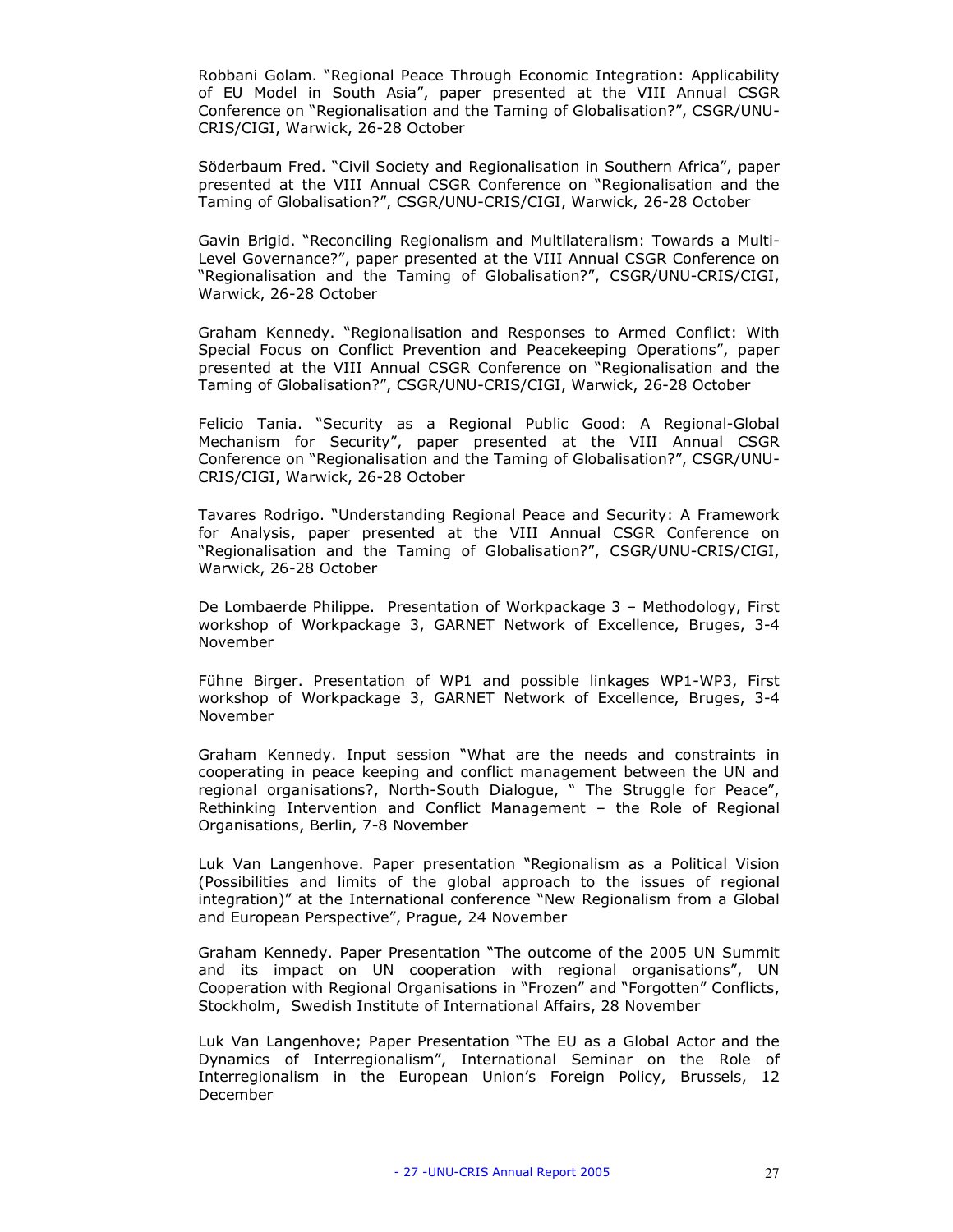Luk Van Langenhove: paper presentation at the first GARNET PhD school "EU and Global Governance: efficiency and legitimacy", Brussels 12<sup>th</sup>-16<sup>th</sup> December 2005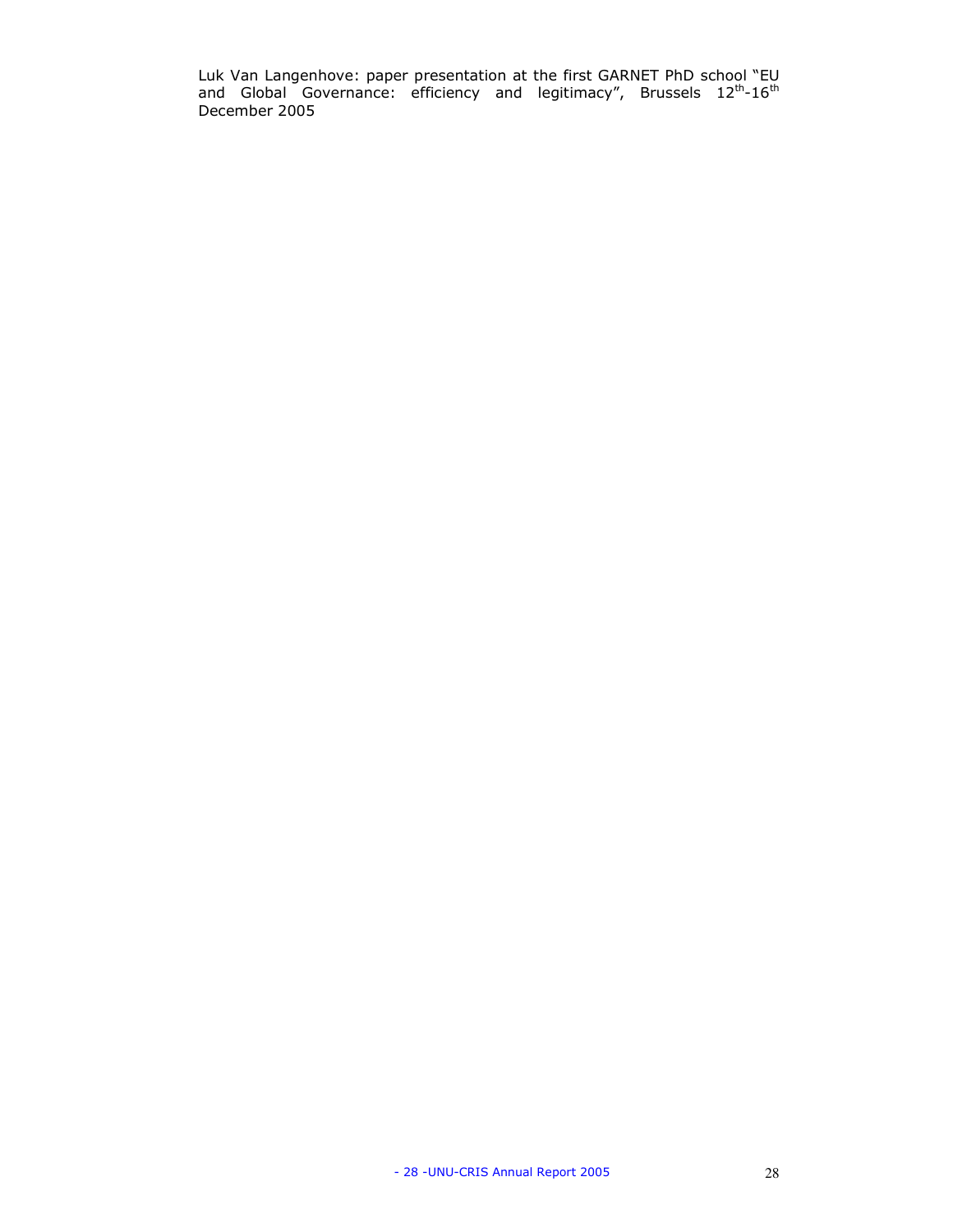

# Financial Overview